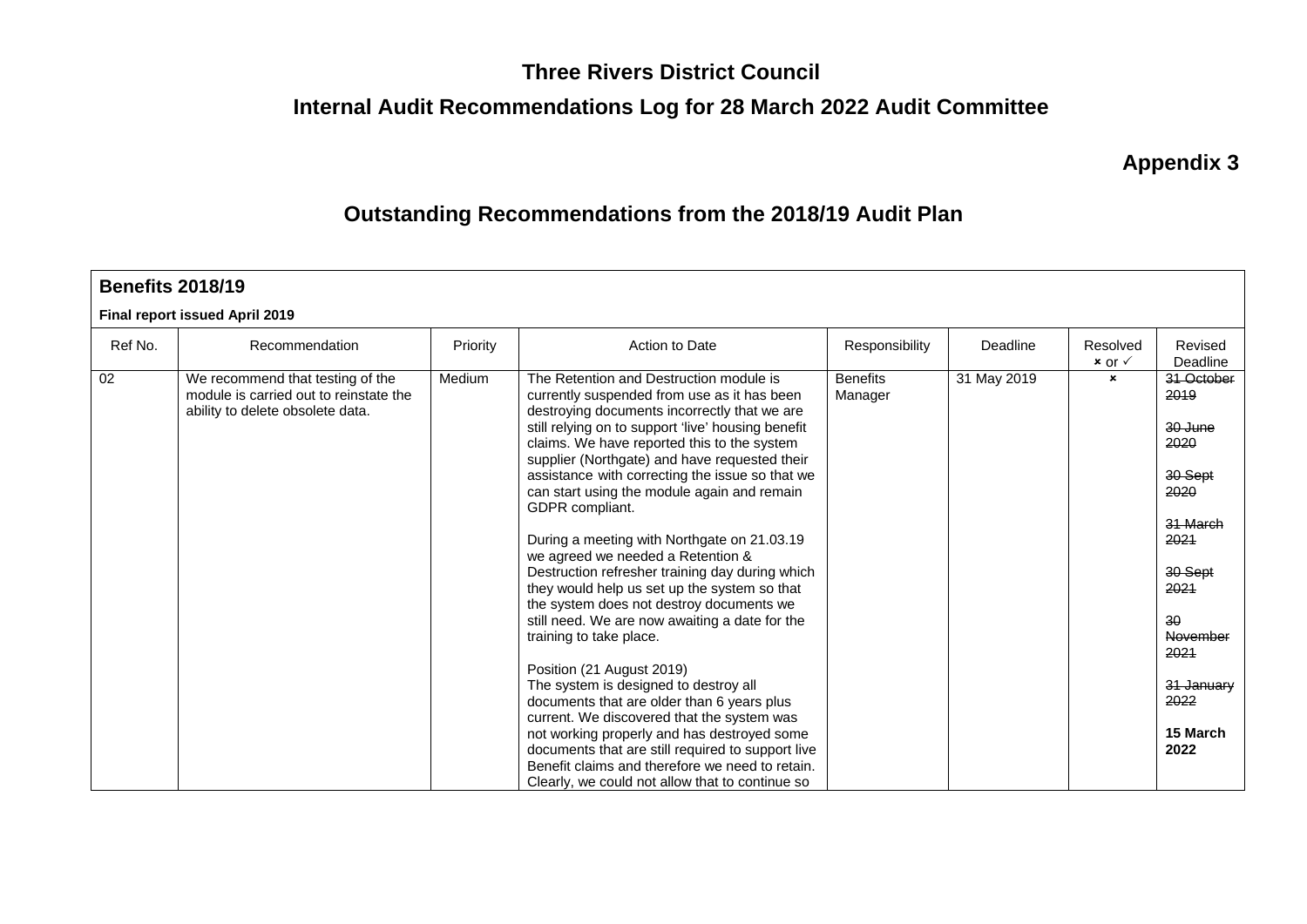|         | <b>Benefits 2018/19</b>        |          |                                                                                                                                                                                                                                                                                                                                                                                                                                                                                                                                                                                                                                                                                                                                                                                                                                                                                                                                                                             |                |          |                                 |                     |  |  |  |  |  |
|---------|--------------------------------|----------|-----------------------------------------------------------------------------------------------------------------------------------------------------------------------------------------------------------------------------------------------------------------------------------------------------------------------------------------------------------------------------------------------------------------------------------------------------------------------------------------------------------------------------------------------------------------------------------------------------------------------------------------------------------------------------------------------------------------------------------------------------------------------------------------------------------------------------------------------------------------------------------------------------------------------------------------------------------------------------|----------------|----------|---------------------------------|---------------------|--|--|--|--|--|
|         | Final report issued April 2019 |          |                                                                                                                                                                                                                                                                                                                                                                                                                                                                                                                                                                                                                                                                                                                                                                                                                                                                                                                                                                             |                |          |                                 |                     |  |  |  |  |  |
| Ref No. | Recommendation                 | Priority | Action to Date                                                                                                                                                                                                                                                                                                                                                                                                                                                                                                                                                                                                                                                                                                                                                                                                                                                                                                                                                              | Responsibility | Deadline | Resolved<br>$x$ or $\checkmark$ | Revised<br>Deadline |  |  |  |  |  |
|         |                                |          | the system was been suspended. We have<br>sought advice on how to fix this issue from the<br>system provider and are awaiting their<br>response. I have chased this today and have<br>also now asked if it's possible to use the<br>system in part so that we can carry on<br>destroying old documents that we no longer<br>require for Council Tax and Business Rates<br>and unsuspend the Benefits part of the system<br>once we have fixed the problem. I will escalate<br>this issue in a week if I have not had a<br>response.<br>Position (September 2019)<br>Issue has now been escalated with Northgate.<br>Position (November 2019)<br>No update provided by management.<br>Position (March 2020)<br>The Northgate system is currently being<br>upgraded. The upgrade is now available in test<br>and the live upgrade is due to take place 1st<br>and 2 <sup>nd</sup> May 2020. We will test this module of<br>the system as part of the overall testing. If this |                |          |                                 |                     |  |  |  |  |  |

module works, we will be able to run scripts which will 'back archive' documents that would have been due to be archived since it was discovered the system was not working

The required Northgate system upgrade was due to be live now but has been delayed as a result of COVID-19. Northgate have currently rescheduled the upgrade for 8-9 September 2020 and when this takes place, we will test the module and if this is working as expected, run the necessary scripts to archive the data

properly.

Position (June 2020)

that should have been deleted.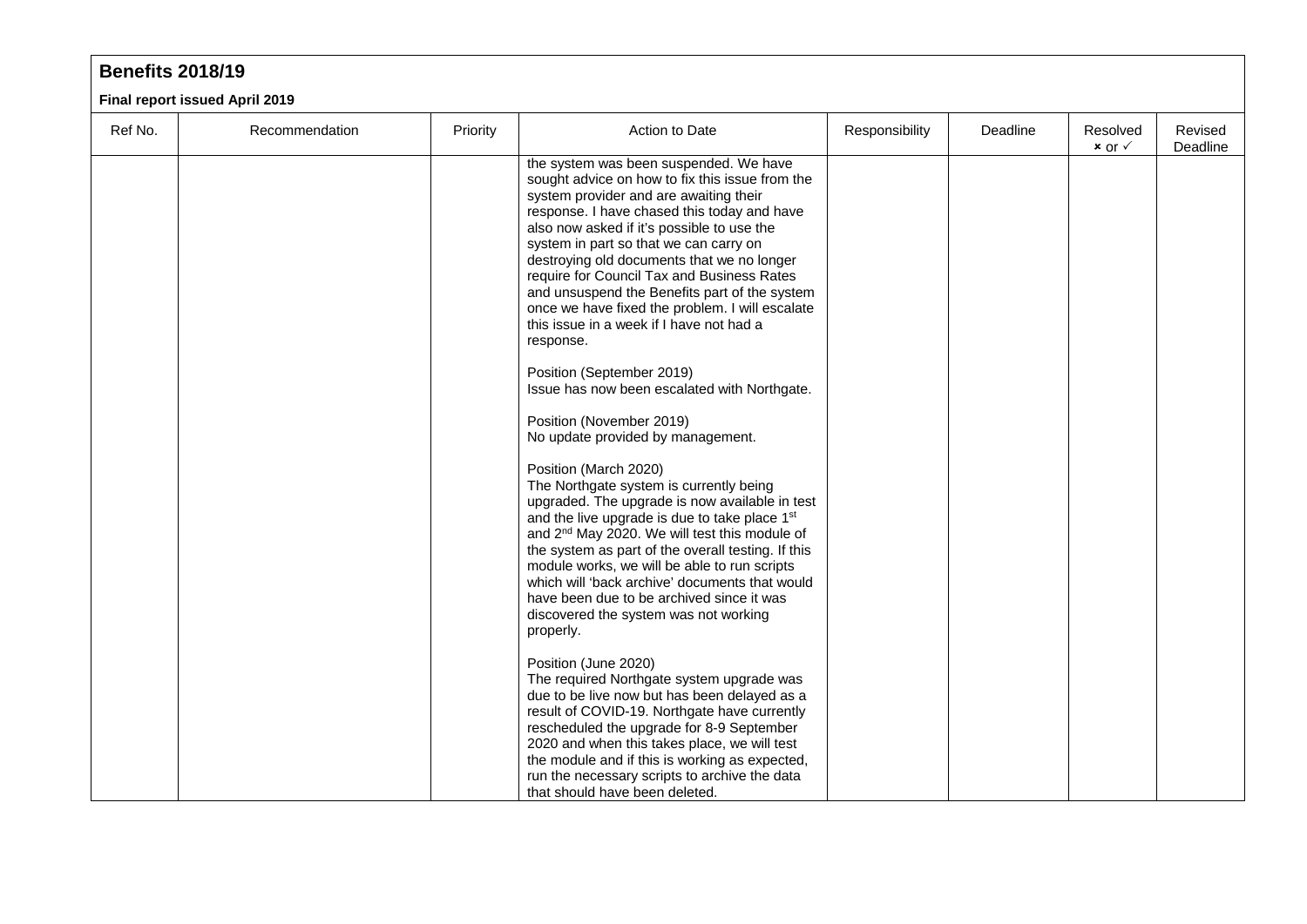| <b>Benefits 2018/19</b> |                                |          |                                                                                                                                                                                                                                                                                                                                                                            |                |          |                                 |                     |  |  |  |  |
|-------------------------|--------------------------------|----------|----------------------------------------------------------------------------------------------------------------------------------------------------------------------------------------------------------------------------------------------------------------------------------------------------------------------------------------------------------------------------|----------------|----------|---------------------------------|---------------------|--|--|--|--|
|                         | Final report issued April 2019 |          |                                                                                                                                                                                                                                                                                                                                                                            |                |          |                                 |                     |  |  |  |  |
| Ref No.                 | Recommendation                 | Priority | Action to Date                                                                                                                                                                                                                                                                                                                                                             | Responsibility | Deadline | Resolved<br>$x$ or $\checkmark$ | Revised<br>Deadline |  |  |  |  |
|                         |                                |          | Position (October 2020)<br>The required system upgrade was planned for<br>the end of October but did not go live due to<br>system performance issues. This is now<br>expected in March 2021. Discussions are<br>taking place with Northgate to see if an interim<br>measure is available so that obsolete data can<br>be removed from the system.<br>Position (March 2021) |                |          |                                 |                     |  |  |  |  |
|                         |                                |          | We are on schedule to upgrade the<br>information@work system 19/20 March 2021.<br>Once it's upgraded, we can re-test the<br>retention and destruction module.                                                                                                                                                                                                              |                |          |                                 |                     |  |  |  |  |
|                         |                                |          | Position (June 2021)<br>The system upgrade planned for March 2021<br>did not go-ahead as we had limited time to<br>carry out testing and were not in a position to<br>be able to sign off the product. A new go-live<br>date has been set for 7/8 September 2021 and<br>testing has commenced.                                                                             |                |          |                                 |                     |  |  |  |  |
|                         |                                |          | Position (September 2021)<br>We currently are unable to upgrade due to not<br>having a fully operational Test system. All<br>parties are in communication and are trying to<br>identify the issue so that we can progress with<br>testing.                                                                                                                                 |                |          |                                 |                     |  |  |  |  |
|                         |                                |          | Position (November 2021)<br>The upgrade to our Document Processing<br>System is now scheduled to take place on 20<br>& 21 January 2022. Revs and Bens have been<br>working with our IT department and our<br>supplier to overcome the problems we had with<br>the test system. Testing is scheduled to start<br>this month (November 2021).                                |                |          |                                 |                     |  |  |  |  |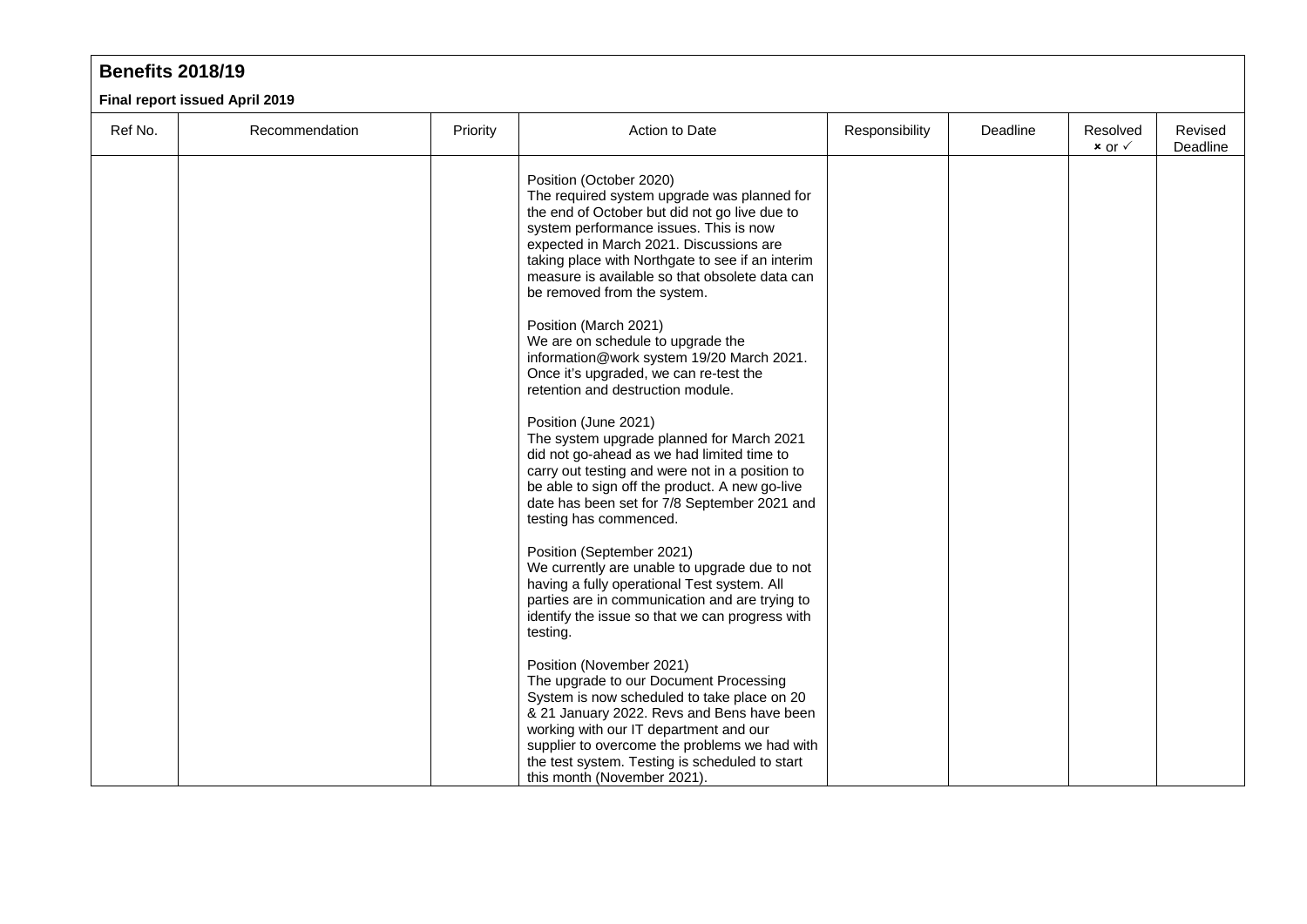|         | <b>Benefits 2018/19</b>               |          |                                                                                                                                                                                                                                                                                                                                                                                                                                                                                                                                                                                                                                 |                |          |                                 |                     |  |  |  |  |
|---------|---------------------------------------|----------|---------------------------------------------------------------------------------------------------------------------------------------------------------------------------------------------------------------------------------------------------------------------------------------------------------------------------------------------------------------------------------------------------------------------------------------------------------------------------------------------------------------------------------------------------------------------------------------------------------------------------------|----------------|----------|---------------------------------|---------------------|--|--|--|--|
|         | <b>Final report issued April 2019</b> |          |                                                                                                                                                                                                                                                                                                                                                                                                                                                                                                                                                                                                                                 |                |          |                                 |                     |  |  |  |  |
| Ref No. | Recommendation                        | Priority | Action to Date                                                                                                                                                                                                                                                                                                                                                                                                                                                                                                                                                                                                                  | Responsibility | Deadline | Resolved<br>$x$ or $\checkmark$ | Revised<br>Deadline |  |  |  |  |
|         |                                       |          | Position (March 2022)<br>The long awaited upgrade took place on<br>04.02.22. We are now amending the scripts<br>that will destroy the old documents. The<br>scripts are being amended to do two things<br>that they did not do before: 1. To look for<br>claims that have an outstanding housing<br>benefit overpayment but a non-live housing<br>benefit claim, and 2. Live housing benefit<br>claims. Where the script identifies claims<br>under 1 & 2 no documents will be<br>destroyed regardless of their age as they<br>may be required for audit, for fraudulent<br>investigations and for recovery of<br>overpayments. |                |          |                                 |                     |  |  |  |  |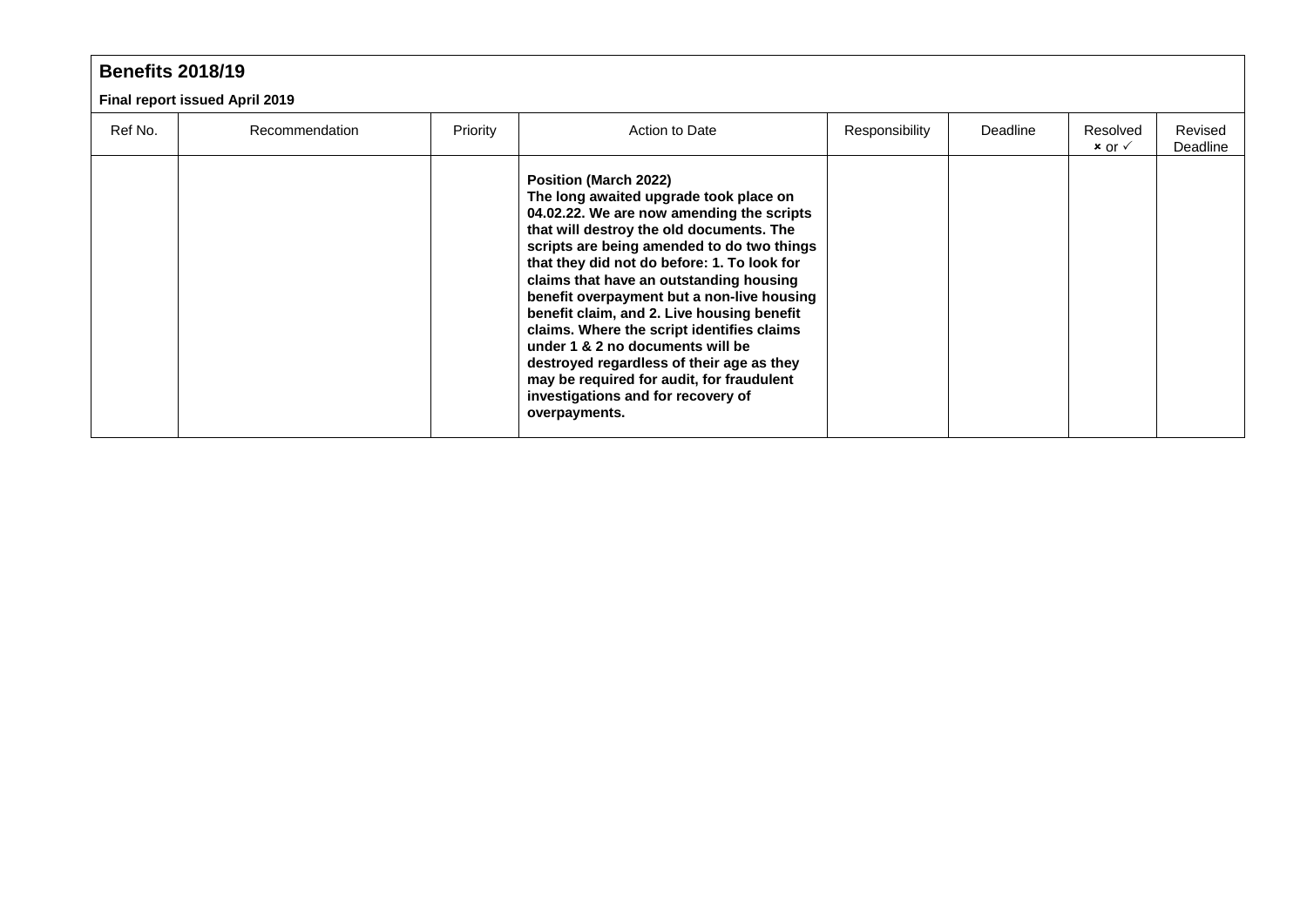### **Appendix 4**

## **Outstanding Recommendations from the 2019/20 Audit Plan**

| <b>Property (Rent and Lease Administration) 2019/20</b> |                                                                                                              |          |                                                                                                                                                                                                                                                                                                                                                                                                                                                                                                                                                                                                                                                                                                                                                                                                                                                                                                                                                                                                                                                                                                                  |                                            |               |                                 |                                                                      |  |  |  |  |
|---------------------------------------------------------|--------------------------------------------------------------------------------------------------------------|----------|------------------------------------------------------------------------------------------------------------------------------------------------------------------------------------------------------------------------------------------------------------------------------------------------------------------------------------------------------------------------------------------------------------------------------------------------------------------------------------------------------------------------------------------------------------------------------------------------------------------------------------------------------------------------------------------------------------------------------------------------------------------------------------------------------------------------------------------------------------------------------------------------------------------------------------------------------------------------------------------------------------------------------------------------------------------------------------------------------------------|--------------------------------------------|---------------|---------------------------------|----------------------------------------------------------------------|--|--|--|--|
|                                                         | Final report issued October 2019                                                                             |          |                                                                                                                                                                                                                                                                                                                                                                                                                                                                                                                                                                                                                                                                                                                                                                                                                                                                                                                                                                                                                                                                                                                  |                                            |               |                                 |                                                                      |  |  |  |  |
| Ref No.                                                 | Recommendation                                                                                               | Priority | Action to Date                                                                                                                                                                                                                                                                                                                                                                                                                                                                                                                                                                                                                                                                                                                                                                                                                                                                                                                                                                                                                                                                                                   | Responsibility                             | Deadline      | Resolved<br>$x$ or $\checkmark$ | Revised<br>Deadline                                                  |  |  |  |  |
| 01                                                      | We recommend that the Council<br>review the systems used to maintain<br>records of Council owned properties. | Medium   | Agreed<br>Position (November 2019)<br>In progress<br>Position (March 2020)<br>The matter of a new property system is very<br>much still "in progress". For info, the second<br>and third recommendations below, naturally fall<br>out of the first one, and can only be addressed<br>in parallel. A 'project board' does meet<br>periodically, a budget has been secured at the<br>last Full Council (25/02), a preferred system<br>has been identified, and the preliminary work<br>needed prior to a procurement (confirmation of<br>specification, selection of framework to use,<br>resource demand for implementation, etc) is<br>underway.<br>Position (June 2020)<br>Following the departure of staff previously<br>overseeing this task the situation is being<br>reviewed. It is evident that a specification is<br>needed to determine the precise systems<br>required and how they link property to finance<br>etc this specification is being finalised. The<br>system is also being procured jointly with<br>Watford Borough Council to cover shared<br>services so a coordination exercise will be | Principal<br>Property and<br>Asset Manager | 30 April 2021 | $\pmb{\times}$                  | 34<br>December<br>2021<br>See<br>'Resolved'<br>column for<br>details |  |  |  |  |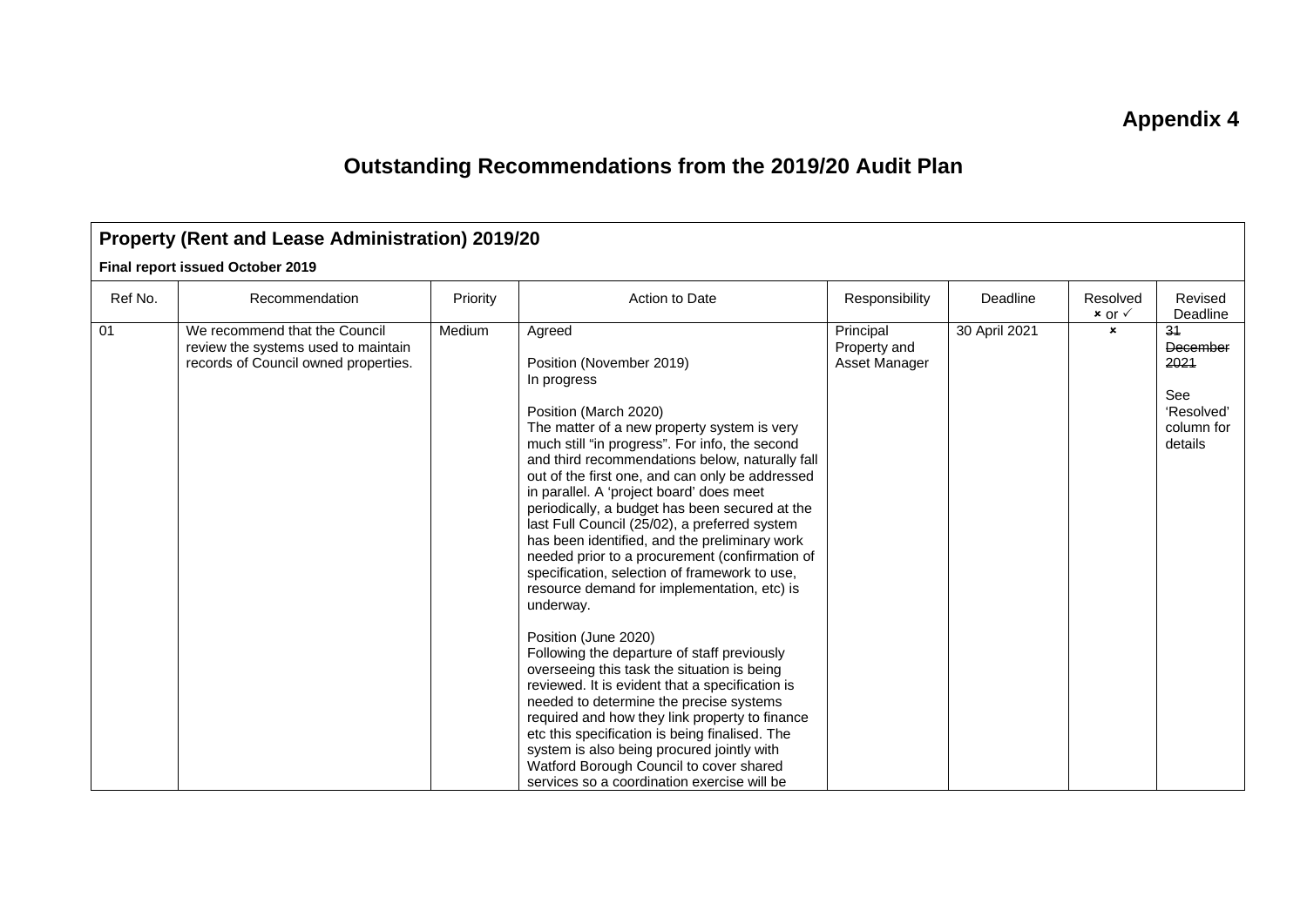| Ref No. | Recommendation | Priority | Action to Date                                                                                                                                                                                                                                                                                                                                                                  | Responsibility                                                 | Deadline                    | Resolved<br>$x$ or $\checkmark$ | Revised<br>Deadline |
|---------|----------------|----------|---------------------------------------------------------------------------------------------------------------------------------------------------------------------------------------------------------------------------------------------------------------------------------------------------------------------------------------------------------------------------------|----------------------------------------------------------------|-----------------------------|---------------------------------|---------------------|
|         |                |          | needed. Thereafter a suitable system will be<br>procured. The new timescales for full<br>implementation is by mid-2021. In the<br>meantime, the existing systems are being kept<br>up to date and as reliable as possible.<br>Position (September 2020) / (October 2020) /<br>(March 2021)<br>In progress.                                                                      |                                                                |                             |                                 |                     |
|         |                |          | Position (June 2021)<br>A new property system is currently being<br>investigated by property and finance officers to<br>tie in with our existing IT systems and software<br>as it needs to be compatible (and fit for<br>purpose) This has been delayed due to<br>coronavirus and a turnover of property staff. A<br>new permanent Head of Service is due to join<br>in August. |                                                                |                             |                                 |                     |
|         |                |          | Position (September 2021)<br>New Permanent Head of Property Services &<br>Property Surveyor now appointed.                                                                                                                                                                                                                                                                      | Director of<br>Community &<br>Environmental<br><b>Services</b> | September 2021              | √                               |                     |
|         |                |          | Property & Finance Officers have been<br>working in conjunction with appropriate<br>Consultancy support to fully identify Corporate<br>Property Estate & Asset Management<br>Operational requirements.                                                                                                                                                                          | Head of<br>Property<br><b>Services</b>                         | Ongoing until<br>April 2022 | In progress                     |                     |
|         |                |          | Cross-Service Project Steering Group re-<br>established (Property/Finance/IT/Customer<br>Services) & meeting regularly on fortnightly<br>basis with monthly Progress Update to Project<br>Information Board (PIB).                                                                                                                                                              | Head of<br>Property<br><b>Services</b>                         | Ongoing until<br>April 2022 | In progress                     |                     |
|         |                |          | Proposed Corporate Property Database                                                                                                                                                                                                                                                                                                                                            | Project<br>Information                                         | September 2021              | √                               |                     |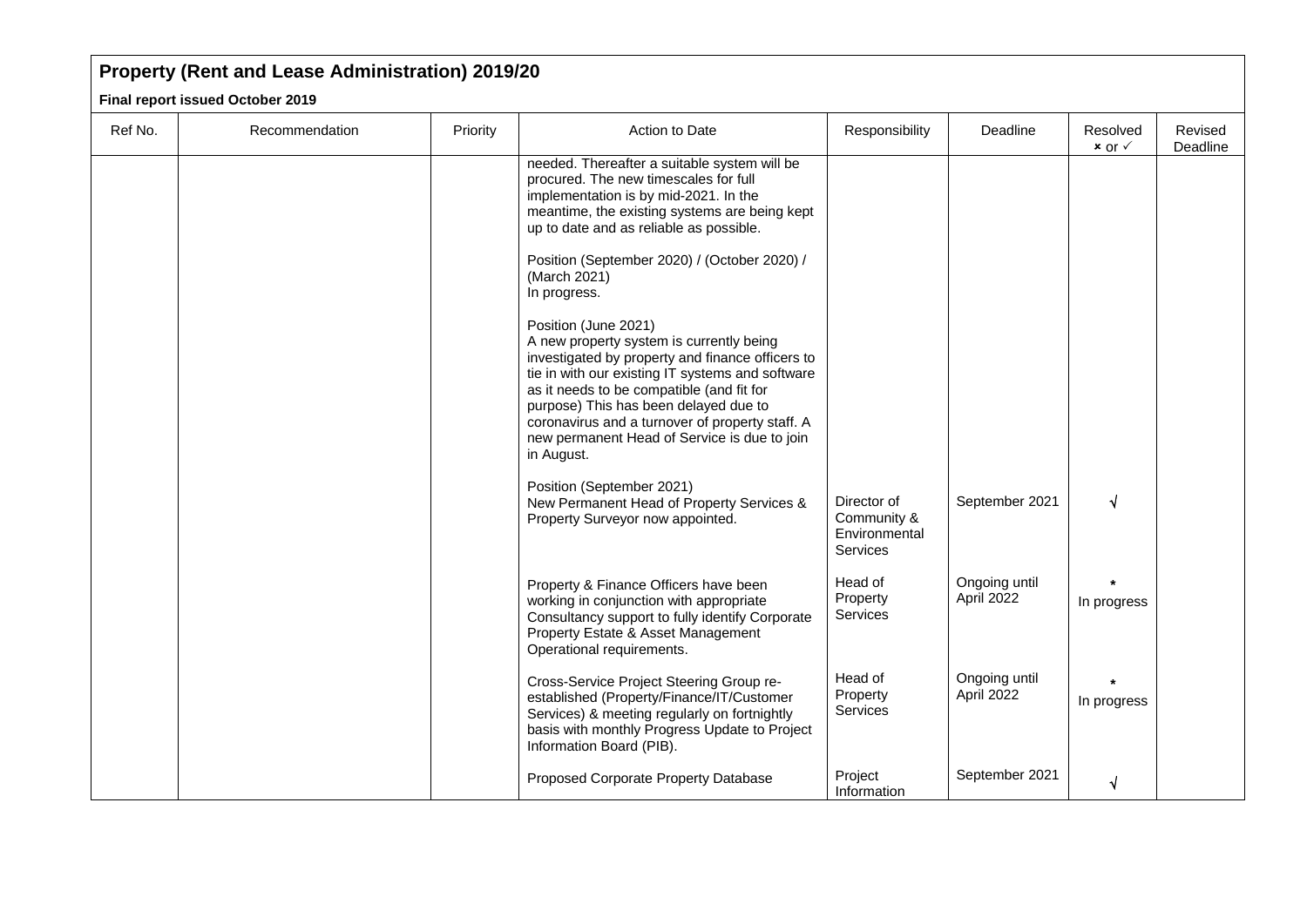| Ref No. | Recommendation | Priority | Action to Date                                                                                                                                                                                                                                                                                                                                                                                                                                                                                                                                                                                                                                                          | Responsibility                                                           | Deadline   | Resolved<br>$x$ or $\checkmark$ | Revised<br>Deadline |
|---------|----------------|----------|-------------------------------------------------------------------------------------------------------------------------------------------------------------------------------------------------------------------------------------------------------------------------------------------------------------------------------------------------------------------------------------------------------------------------------------------------------------------------------------------------------------------------------------------------------------------------------------------------------------------------------------------------------------------------|--------------------------------------------------------------------------|------------|---------------------------------|---------------------|
|         |                |          | Garage Management System Project<br>Implementation Plan, including initial Project<br>Risk Register being considered by PIB.                                                                                                                                                                                                                                                                                                                                                                                                                                                                                                                                            | <b>Board</b>                                                             |            |                                 |                     |
|         |                |          | Project Implementation Plan to be rolled out<br>once approved by PIB, and appropriate<br>Corporate Property/Garage Management<br>Systems procured, installed and<br>commissioned.                                                                                                                                                                                                                                                                                                                                                                                                                                                                                       | Project<br>Information<br>Board / Head of<br>Property<br><b>Services</b> | March 2022 | In progress                     |                     |
|         |                |          | Position (October 2021)<br>As indicated, the Council has recently<br>appointed a permanent Head of Property<br>Services & Major Projects and he is actively<br>engaged in bringing himself up to speed with<br>the Audit Report, its recommendations and the<br>implementation of a new Corporate Property<br>Management System.                                                                                                                                                                                                                                                                                                                                        |                                                                          |            |                                 |                     |
|         |                |          | Audit Committee Members are advised that<br>following the departure of former staff,<br>previously involved with implementing the<br>recommendations arising from the Property<br>(Rent and Lease Administration) Audit from<br>October 2019, there has been a considerable<br>staff turnover within the Property Service since.<br>The significant loss of knowledge from the<br>organisation, combined with the previously<br>identified impact of the Coronavirus Epidemic<br>on overall Service Delivery, has further<br>compounded the ability of staff coming into the<br>Property Service, to maintain continuous<br>progress on delivering the recommendations. |                                                                          |            |                                 |                     |
|         |                |          | In more recent times, interim staff within the<br>Property Service and colleagues from the<br>Cross-Service Project Steering Group, have<br>been able to actively progress the work<br>towards adopting a new Corporate Property<br>Management System. The adoption of such a                                                                                                                                                                                                                                                                                                                                                                                           |                                                                          |            |                                 |                     |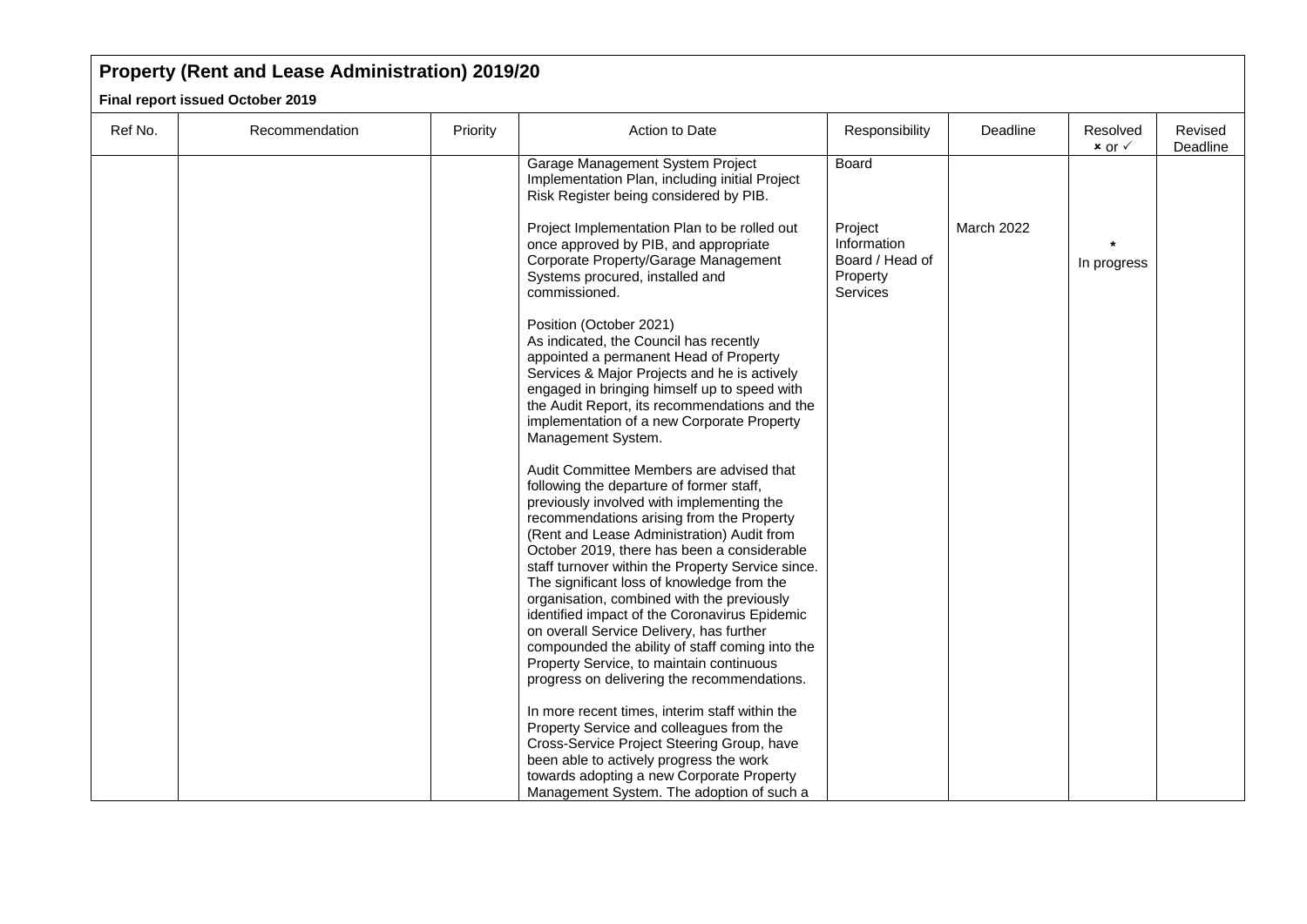| Ref No. | Recommendation | Priority | Action to Date                                                                                                                                                                                                                                                                                                                                                                                                                                                                                                                                                                                                                                                                                        | Responsibility                                                        | Deadline      | Resolved<br>$x$ or $\checkmark$ | Revised<br>Deadline |
|---------|----------------|----------|-------------------------------------------------------------------------------------------------------------------------------------------------------------------------------------------------------------------------------------------------------------------------------------------------------------------------------------------------------------------------------------------------------------------------------------------------------------------------------------------------------------------------------------------------------------------------------------------------------------------------------------------------------------------------------------------------------|-----------------------------------------------------------------------|---------------|---------------------------------|---------------------|
|         |                |          | new System will ensure that the audit<br>recommendation will be fully met.<br>The revised implementation date reflects the<br>timescales in which it is anticipated that key<br>stages for the implementation of the new<br>Corporate Property Management System may<br>be met.<br><b>Position (March 2022)</b><br>At the time of writing Officers are reviewing<br>three submissions from four of the<br>shortlisted Property Management System<br>software providers. The fourth system was<br>discounted for not providing a 'Cloud-<br>based' option, which limits usage of the<br>system to being on site/within the TRDC<br>network - rather than being able to update<br>the system from site. | Head of<br>Property<br>Services /<br><b>Project Steering</b><br>Group | 31 March 2022 | On target                       |                     |
|         |                |          | Of the three remaining systems being<br>evaluated, all systems are very similar in<br>the approach, functionality and<br>appearance. The major difference is the<br>pricing structure, but all provide a<br>subscription model with support and<br>hosting included. It is anticipated that the<br>selection and appointment of the preferred<br>Property Management System will occur<br>w/c 21 March 2022. This will satisfy the<br>initial intention to have a system in place<br>by 31 March 2022.<br>As has been previously stated, the full<br>population of the PMS will take around 18                                                                                                        |                                                                       |               |                                 |                     |
|         |                |          | months, but priority is being given to the<br>garage management process, which will<br>transfer from the Capita Housing system. It<br>is anticipated that both the new PMS                                                                                                                                                                                                                                                                                                                                                                                                                                                                                                                            |                                                                       |               |                                 |                     |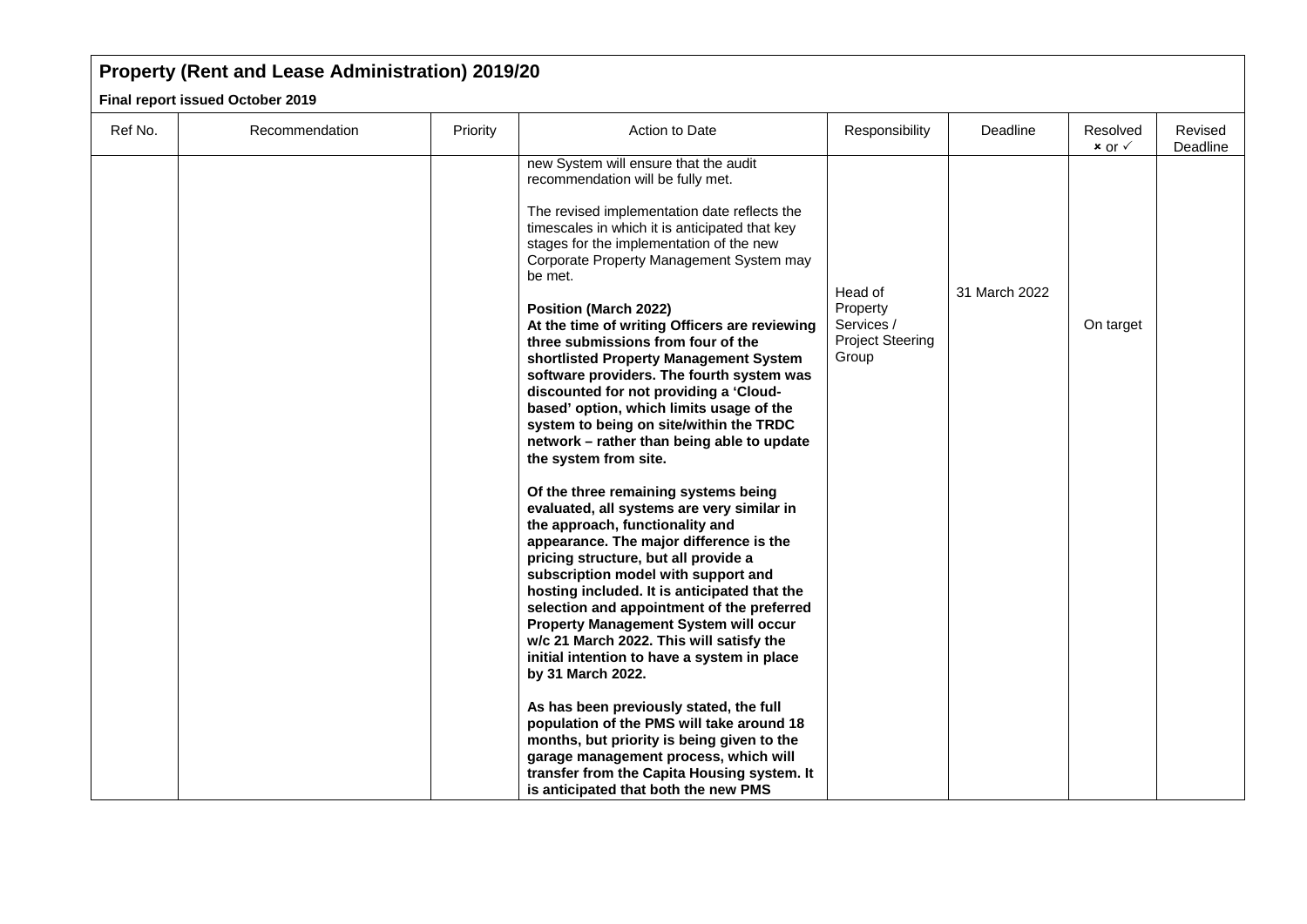| Ref No. | Recommendation                                                                                                                          | Priority | Action to Date                                                                                                                                                                                                                                                                                                                                                                                                                                                                                                                                                                                                                                                                                                                                                                                                                            | Responsibility                             | Deadline      | Resolved<br>$x$ or $\checkmark$ | Revised<br>Deadline    |
|---------|-----------------------------------------------------------------------------------------------------------------------------------------|----------|-------------------------------------------------------------------------------------------------------------------------------------------------------------------------------------------------------------------------------------------------------------------------------------------------------------------------------------------------------------------------------------------------------------------------------------------------------------------------------------------------------------------------------------------------------------------------------------------------------------------------------------------------------------------------------------------------------------------------------------------------------------------------------------------------------------------------------------------|--------------------------------------------|---------------|---------------------------------|------------------------|
|         |                                                                                                                                         |          | system and the old Capita Housing system<br>will be operated and updated in tandem, as<br>part of the live testing process for the first<br>1-2 months - once Officers are satisfied<br>that the PMS system is operating correctly,<br>the use of the Capita Housing system will<br>be discontinued.<br>An extract of data held in the Capita<br>Housing system (garages) has been<br>successfully completed, with a reporting<br>tool produced to allow future extract<br>reports to be run by TRDC Officers. The<br>data extract has enabled the creation of a<br>'sandbox' for the Capita 360 Managed<br>Direct Debit which can be operated in a test<br>environment. A further extract report will be<br>re-run once the testing has been<br>completed, in readiness for the 'go live' of<br>the garage direct debit call on 1 April. |                                            |               |                                 |                        |
| 02      | We recommend that the Council<br>explore what reports are available<br>from the systems in place to better<br>inform property activity. | Medium   | Agreed<br>Position (November 2019)<br>In progress<br>Position (March 2020)<br>See recommendation 1<br>Position (June 2020)<br>This issue will be resolved as part of the new<br>system procurement above. More important is<br>to link property information better to finance<br>information so that the collection of rents and<br>arrears can be examined live and accurately.<br>Position (September 2020) / (October 2020) /<br>(March 2021)<br>In progress.                                                                                                                                                                                                                                                                                                                                                                          | Principal<br>Property and<br>Asset Manager | 30 April 2021 | $\pmb{\times}$                  | 31<br>December<br>2021 |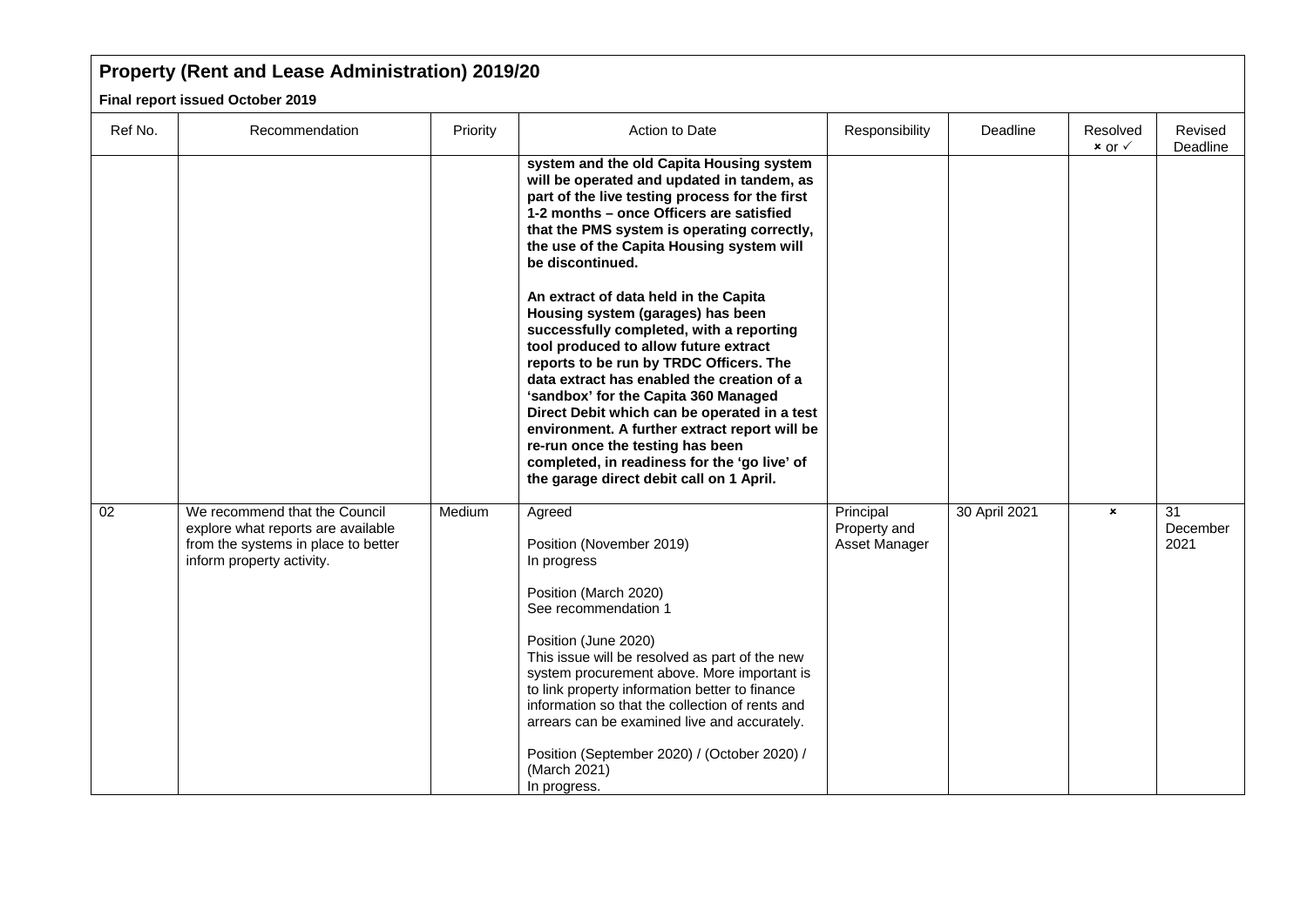| Ref No. | Recommendation | Priority | Action to Date                                                                                                                                                                                                                                                                                                                                                                                                                             | Responsibility                   | Deadline     | Resolved<br>$x$ or $\checkmark$ | Revised<br>Deadline |
|---------|----------------|----------|--------------------------------------------------------------------------------------------------------------------------------------------------------------------------------------------------------------------------------------------------------------------------------------------------------------------------------------------------------------------------------------------------------------------------------------------|----------------------------------|--------------|---------------------------------|---------------------|
|         |                |          | Position (June 2021)<br>A new property system is currently being<br>investigated by property and finance officers to<br>tie in with our existing IT systems and software<br>as it needs to be compatible (and fit for<br>purpose) This has been delayed due to<br>coronavirus and a turnover of property staff. A<br>new permanent Head of Service is due to join<br>in August.                                                            |                                  |              |                                 |                     |
|         |                |          | Position (September 2021)<br>Current Reports from existing Property Legacy<br>Systems identified as part of Project<br>Implementation.                                                                                                                                                                                                                                                                                                     | <b>Project Steering</b><br>Group | August 2021  |                                 |                     |
|         |                |          | Range of Reports required going forward to<br>enable effective day to day Estate and<br>Corporate Asset Management for new<br>Property Systems being scoped as part of<br>Project Implementation Plan.                                                                                                                                                                                                                                     | <b>Project Steering</b><br>Group | October 2021 | In.<br>Progress                 |                     |
|         |                |          | Identified Reporting requirements to be<br>included in Outcome Based System<br>Specification for procurement of new<br>Corporate Property & Garage Management<br>Systems.                                                                                                                                                                                                                                                                  | <b>Project Steering</b><br>Group | October 2021 | In.<br>Progress                 |                     |
|         |                |          | Position (October 2021)<br>For similar reasons to those identified within<br>the response to Recommendation 1 above, the<br>request for an extension and the need to revise<br>implementation dates to meet this audit<br>recommendation for - exploring and improving<br>Property Management System Reports<br>available, to better inform property<br>management activity - reflects the anticipated<br>timescales to satisfy this Audit |                                  |              |                                 |                     |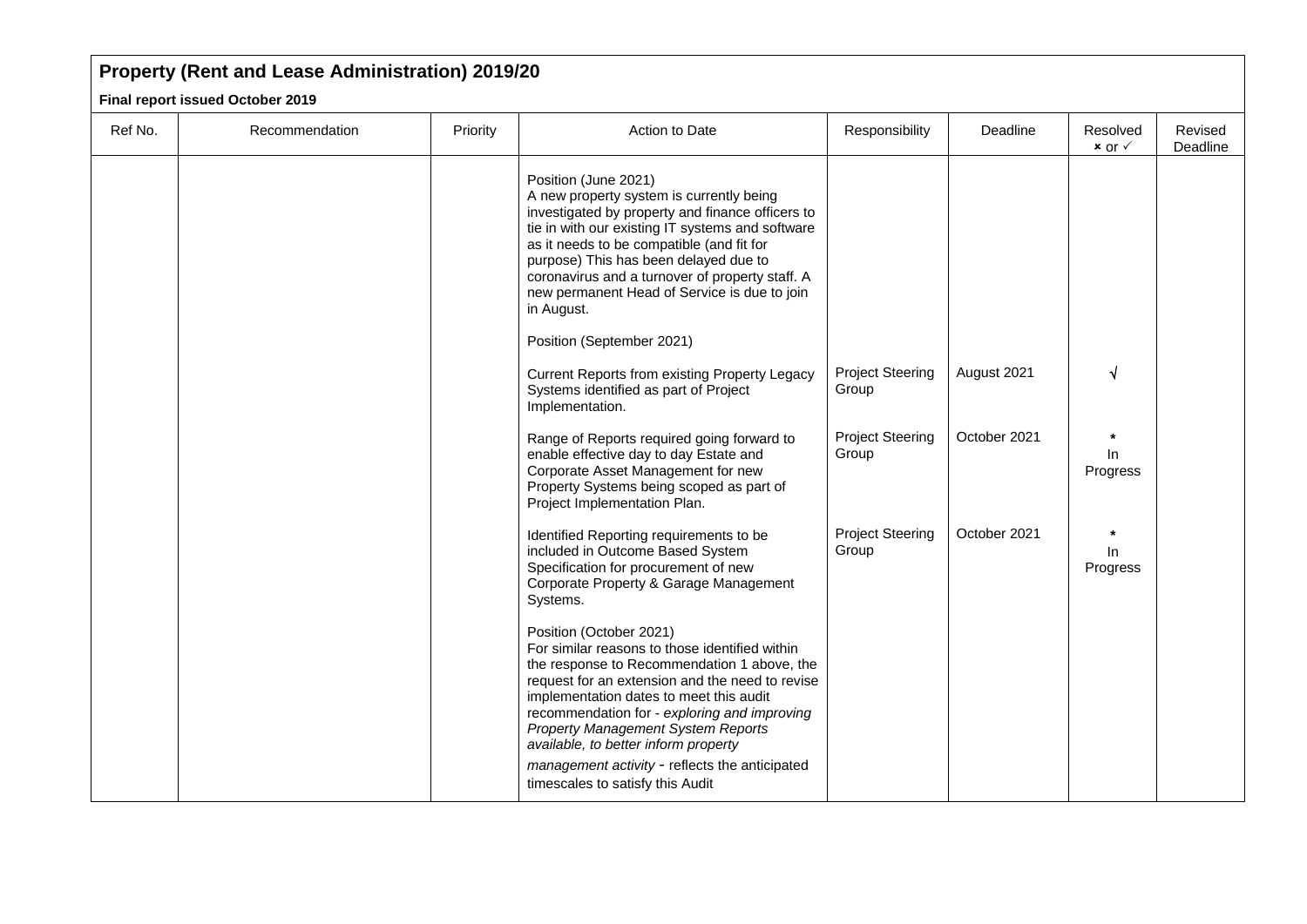| Ref No. | Recommendation | Priority | Action to Date                                                                                                                                                                                                                                                                                                                                                                                                                                                                                      | Responsibility            | Deadline | Resolved<br>$x$ or $\checkmark$ | Revised<br>Deadline       |
|---------|----------------|----------|-----------------------------------------------------------------------------------------------------------------------------------------------------------------------------------------------------------------------------------------------------------------------------------------------------------------------------------------------------------------------------------------------------------------------------------------------------------------------------------------------------|---------------------------|----------|---------------------------------|---------------------------|
|         |                |          | Recommendation and are intrinsically linked to<br>the adoption of a new Corporate Property<br>Management System.<br>As above, these audit recommendations are<br>being actively progressed by the new Head of<br>Property Services and Major Projects and the<br>Cross-Service Project Steering Group, as a<br>required, identified outcome from the adoption<br>of a new Corporate Property Management<br>System.                                                                                  |                           |          |                                 |                           |
|         |                |          | <b>Position (March 2022)</b><br>The recent demonstrations provided by the<br>four shortlisted Property Management<br><b>System Software Providers has indicated</b><br>that all systems are capable of providing<br>standardised reports or user-defined,<br>bespoke reporting. Any information held<br>within the PMS can be extracted and<br>reported upon. For example this could<br>include data on occupancy, rent collection<br>or forthcoming lease events (rent<br>reviews/lease renewals). | Property<br>Services Team |          | In progress                     | Phased<br>into<br>2022/23 |
|         |                |          | Many of the systems can also report on<br>performance measures, such as the % of<br>rent reviews/lease renewals completed on<br>time, or the timeliness of rent collection<br>and arrears recovery, to the completion of<br>planned repairs.                                                                                                                                                                                                                                                        |                           |          |                                 |                           |
|         |                |          | As indicated in the response to<br>recommendation 1 above, the use and roll<br>out of reporting will be directly linked to the<br>population data within the Property<br>Management System. It is anticipated that<br>full system data population will take around<br>18 months from the date the system<br>becomes operational with TRDC.                                                                                                                                                          |                           |          |                                 |                           |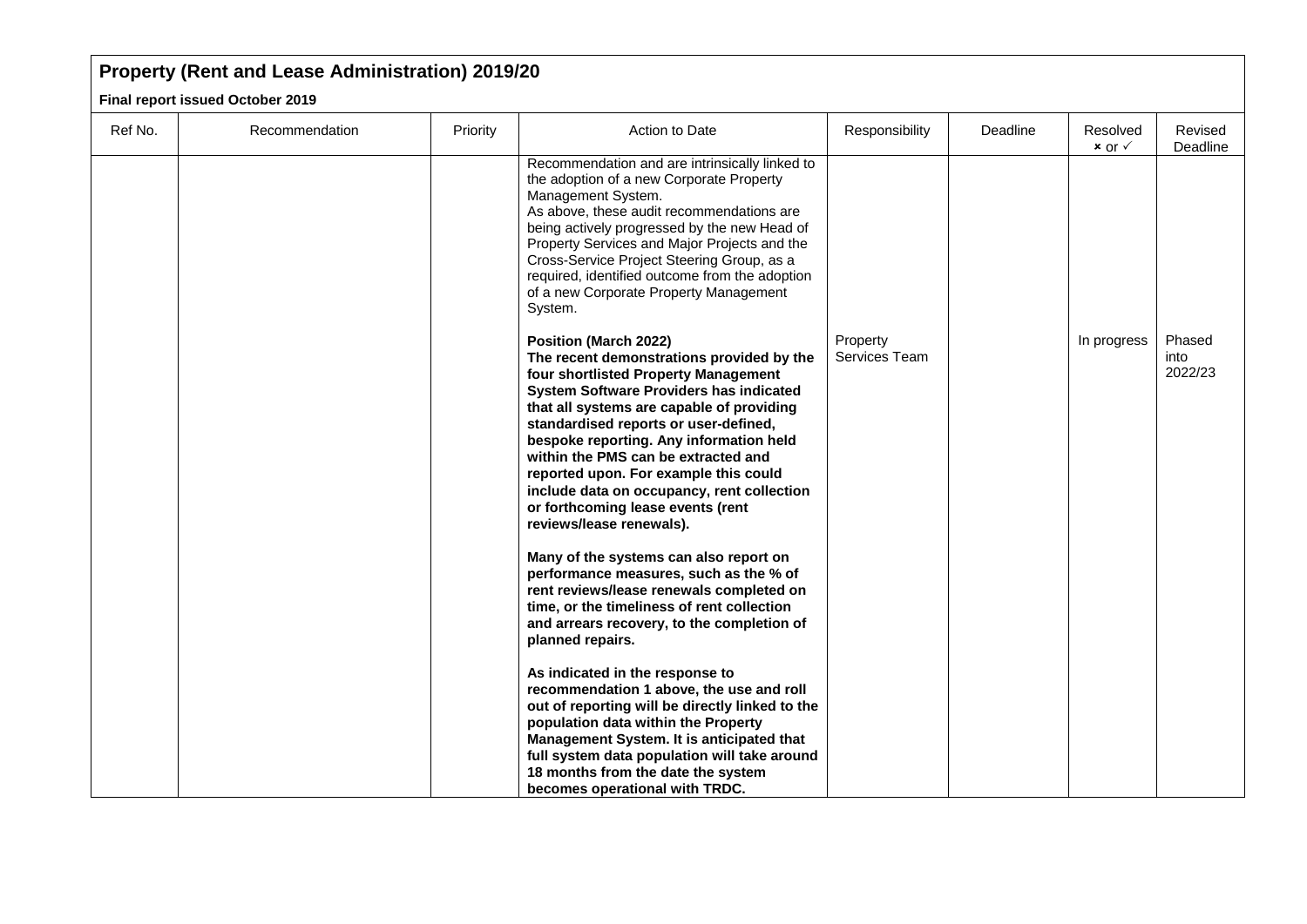| Ref No. | Recommendation                                                                                                                                                       | Priority | Action to Date                                                                                                                                                                                                                                                                                                                                                                                                                                                                                                                                                                                                                                             | Responsibility                             | Deadline      | Resolved<br>$x$ or $\checkmark$ | Revised<br>Deadline                                     |
|---------|----------------------------------------------------------------------------------------------------------------------------------------------------------------------|----------|------------------------------------------------------------------------------------------------------------------------------------------------------------------------------------------------------------------------------------------------------------------------------------------------------------------------------------------------------------------------------------------------------------------------------------------------------------------------------------------------------------------------------------------------------------------------------------------------------------------------------------------------------------|--------------------------------------------|---------------|---------------------------------|---------------------------------------------------------|
|         |                                                                                                                                                                      |          | Early priority will be given to rent collection<br>and occupancy reporting, with a broader<br>reporting regime being developed around<br>the timeliness of lease event completions.<br>As this project has progressed, many initial<br>Audit recommendations have developed<br>into their own specific work streams - the<br>same is true of this aspect and the<br>completion of this recommendation will<br>continue to be delivered in phases into the<br>next financial year - this is why the<br>deadline is being revised.                                                                                                                           |                                            |               |                                 |                                                         |
| 03      | We recommend that the Council draw<br>up a brief procedural guidance, with<br>templates if necessary, to ensure the<br>completeness of the property records<br>held. | Low      | Agreed<br>Position (November 2019)<br>In progress<br>Position (March 2020)<br>See recommendation 1<br>Position (June 2020)<br>To be addressed as part of the new system<br>procurement.<br>Position (September 2020) / (October 2020) /<br>(March 2021)<br>In progress.<br>Position (June 2021)<br>A new property system is currently being<br>investigated by property and finance officers to<br>tie in with our existing IT systems and software<br>as it needs to be compatible (and fit for<br>purpose) This has been delayed due to<br>coronavirus and a turnover of property staff. A<br>new permanent Head of Service is due to join<br>in August. | Principal<br>Property and<br>Asset Manager | 30 April 2021 | $\pmb{\times}$                  | $\overline{34}$<br>December<br>2021<br>31 March<br>2022 |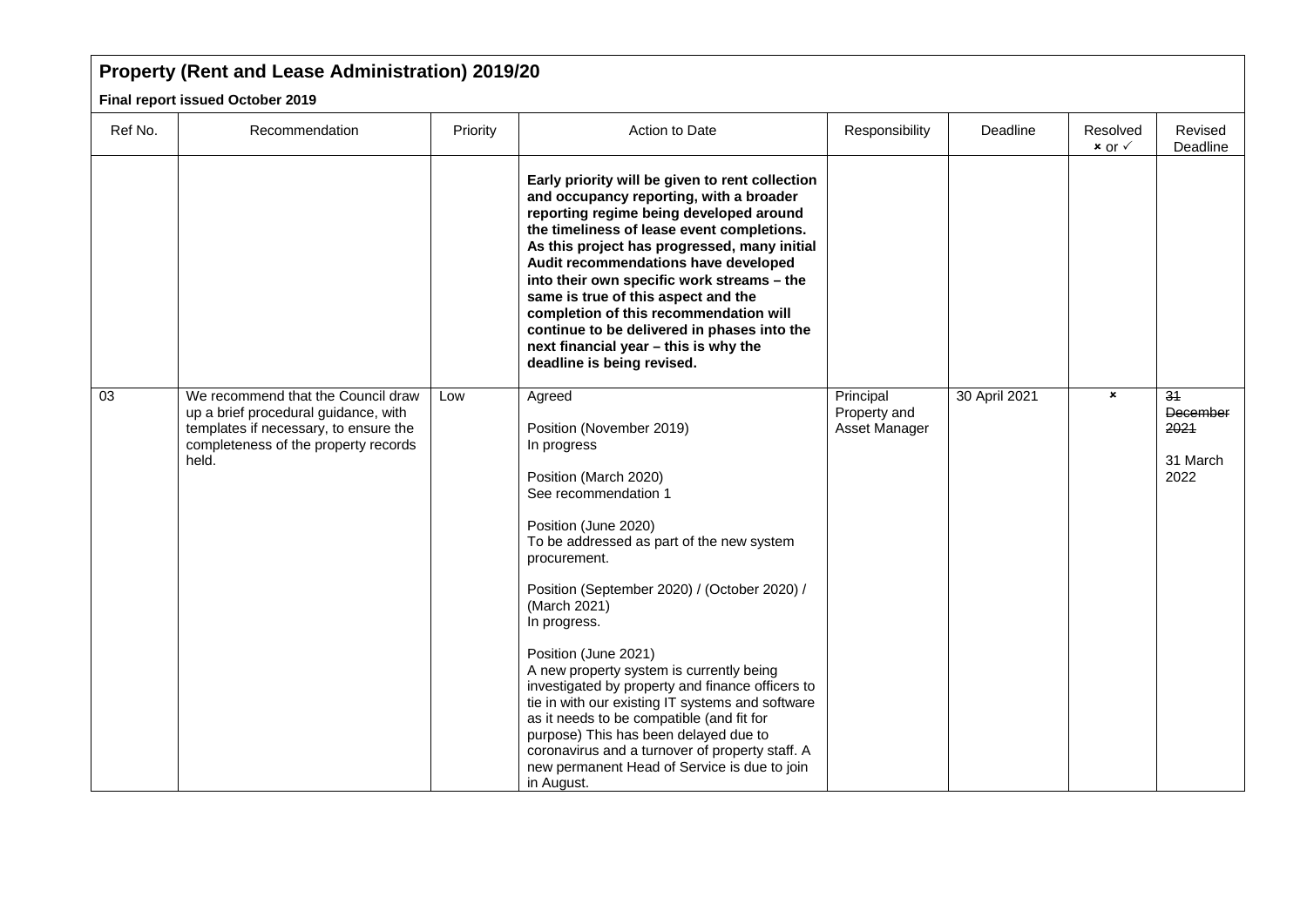| Ref No. | Recommendation | Priority | Action to Date                                                                                                                                                                                                                                                                                                                                                                                                          | Responsibility                         | Deadline       | Resolved<br>$x$ or $\checkmark$   | Revised<br>Deadline |
|---------|----------------|----------|-------------------------------------------------------------------------------------------------------------------------------------------------------------------------------------------------------------------------------------------------------------------------------------------------------------------------------------------------------------------------------------------------------------------------|----------------------------------------|----------------|-----------------------------------|---------------------|
|         |                |          | Position (September 2021)<br>Production of appropriate "In-House"<br>Guidance/Templates on future on-going<br>regular maintenance, review & updating of<br>Property Records to ensure completeness &<br>accuracy of same, included in Proposed<br>Project Implementation Plan.                                                                                                                                          | <b>Project Steering</b><br>Group       | September 2021 | √                                 |                     |
|         |                |          | Requirement for provision of Property System<br>Manuals/Guidance & appropriate Software<br>Supplier support for operation, maintenance &<br>updating of new Property System(s) included<br>in Proposed Project Implementation Plan & will<br>ultimately be included in Outcome Based<br>System Specification.                                                                                                           | <b>Project Steering</b><br>Group       | October 2021   | √                                 |                     |
|         |                |          | All necessary Guidance/Support to be<br>available as new Property System(s) become<br>operational.<br>Position (November 2021)<br>As above.                                                                                                                                                                                                                                                                             | <b>Project Steering</b><br>Group       | March 2022     | In<br>Progress                    |                     |
|         |                |          | <b>Position (March 2022)</b><br>As part of the implementation of the<br><b>Property Management System and linked</b><br>with recommendations 1 & 2 above, the<br>garage management processes are<br>currently being mapped so they can be<br>linked to the Granicus system and provide<br>a streamlined process for customers<br>wishing to apply, cancel, raise a repair or<br>make changes to their garage tenancies. | Property<br>Services Team<br>/CSC Team |                | $\ln$<br>Progress                 | 31 May<br>2022      |
|         |                |          | A full suite of Procedural Notes will be<br>developed and adopted. These will also<br>include flow diagrams, illustrating how rent<br>reviews/lease renewals/requests for                                                                                                                                                                                                                                               | Property<br>Services Team              |                | Paused,<br>pending<br>recruitment | 31 May<br>2022      |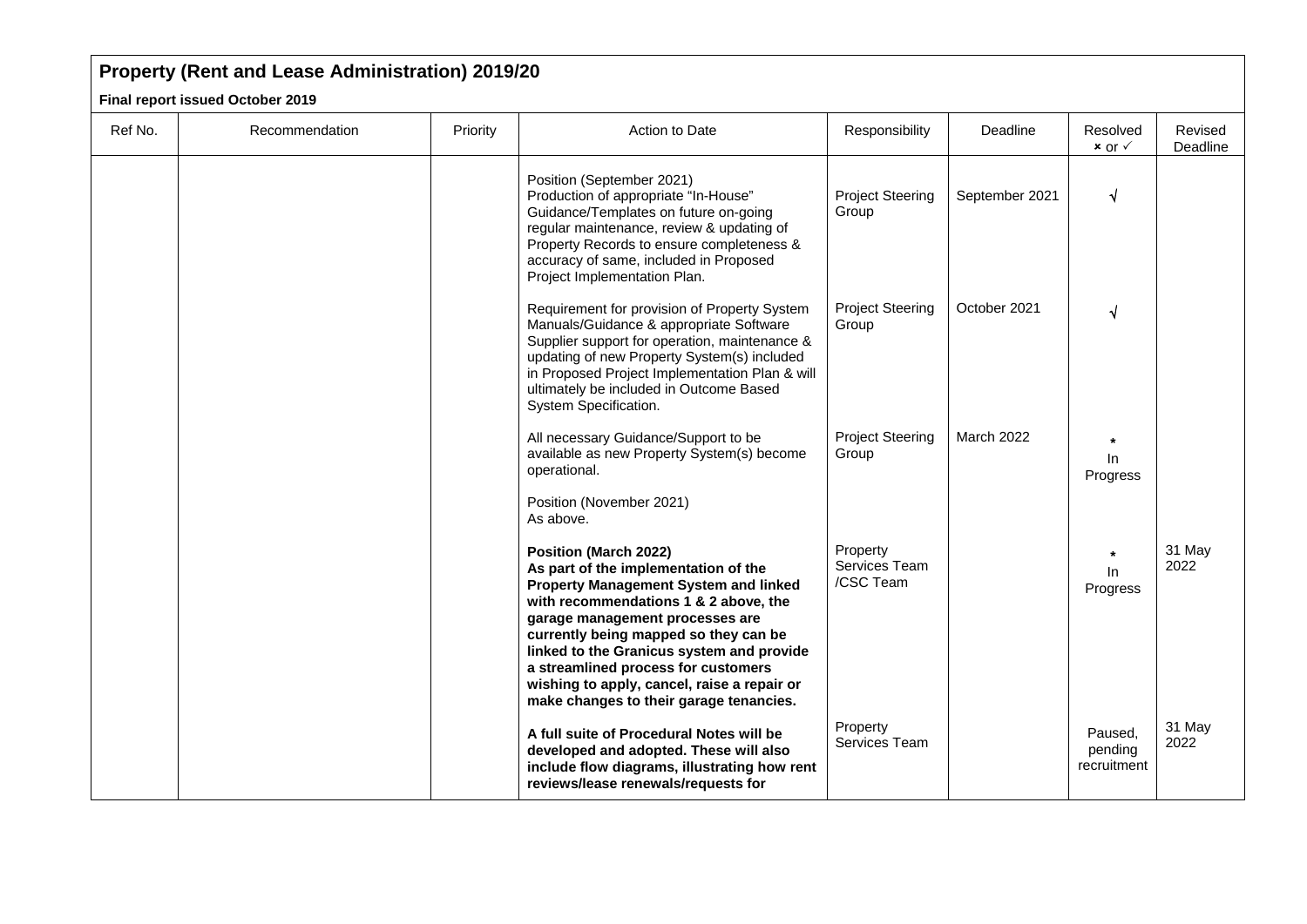| Ref No. | Recommendation | Priority | Action to Date                                                                                                                                                                                                                                                                                         | Responsibility | Deadline | Resolved<br>$x$ or $\checkmark$ | Revised<br>Deadline |
|---------|----------------|----------|--------------------------------------------------------------------------------------------------------------------------------------------------------------------------------------------------------------------------------------------------------------------------------------------------------|----------------|----------|---------------------------------|---------------------|
|         |                |          | alterations/terminations and new lettings,<br>etc. can be undertaken.                                                                                                                                                                                                                                  |                |          |                                 |                     |
|         |                |          | This task had been allocated to a member<br>of the Property Services Team,<br>unfortunately that individual has just<br>resigned. At the time of writing a temporary<br>appointment is about to be made and this<br>task will be reallocated for completion with<br>a revised deadline of 31 May 2022. |                |          |                                 |                     |

|         | <b>Taxi Licensing 2019/20</b>                                                                                                                                                                      |          |                                                                                                                                                                                                                                                                                                                                                                                                                                                                                                                                                                                                 |                                            |               |                                 |                                                                                   |  |  |  |  |  |
|---------|----------------------------------------------------------------------------------------------------------------------------------------------------------------------------------------------------|----------|-------------------------------------------------------------------------------------------------------------------------------------------------------------------------------------------------------------------------------------------------------------------------------------------------------------------------------------------------------------------------------------------------------------------------------------------------------------------------------------------------------------------------------------------------------------------------------------------------|--------------------------------------------|---------------|---------------------------------|-----------------------------------------------------------------------------------|--|--|--|--|--|
|         | Final report issued April 2020                                                                                                                                                                     |          |                                                                                                                                                                                                                                                                                                                                                                                                                                                                                                                                                                                                 |                                            |               |                                 |                                                                                   |  |  |  |  |  |
| Ref No. | Recommendation                                                                                                                                                                                     | Priority | Action to Date                                                                                                                                                                                                                                                                                                                                                                                                                                                                                                                                                                                  | Responsibility                             | Deadline      | Resolved<br>$x$ or $\checkmark$ | Revised<br>Deadline                                                               |  |  |  |  |  |
| 05      | We recommend that as best practice,<br>the service should consider sending<br>licence renewal reminders to the<br>operators as well as drivers to<br>encourage the renewal of licences on<br>time. | Low      | Officers are already working towards sending<br>reminders out via Uniform.<br>Officers recognise that this is important and<br>testing is underway. There have been a<br>number of issues with the system which has<br>prevented this from going ahead quicker.<br>Position (June 2020)<br>As above, this process has been started but is<br>yet to be completed and has been delayed due<br>to Coronavirus.<br>Position (September 2020)<br>As above.<br>Position (October 2020)<br>As above.<br>Position (March 2021)<br>As above, hopeful that in the coming weeks<br>this can be completed. | Team Leader,<br>Projects and<br>Compliance | 30 April 2020 |                                 | 31 October<br>2020<br>31 May<br>2021<br>30-Sept<br>2021<br>15<br>December<br>2021 |  |  |  |  |  |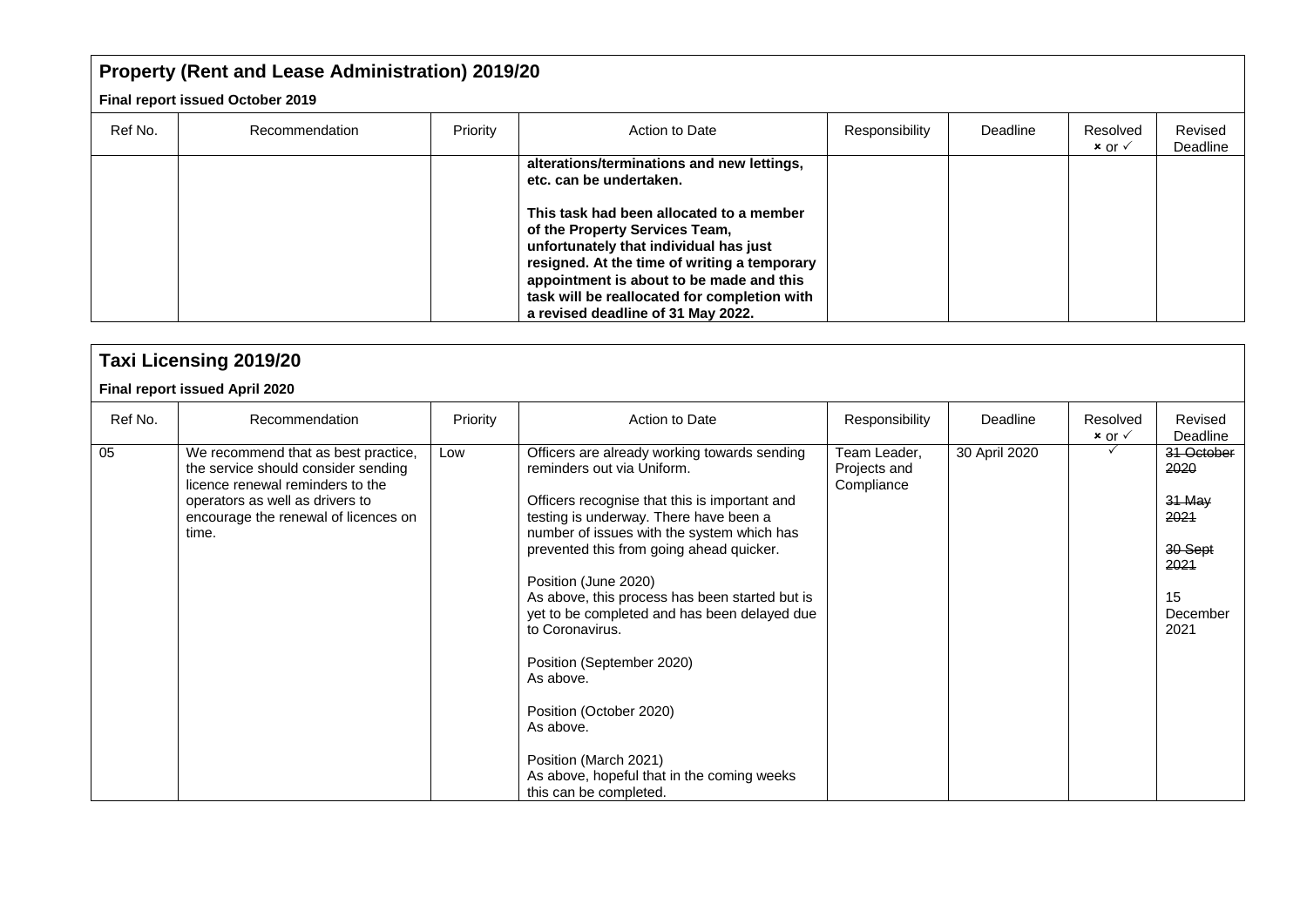|         | <b>Taxi Licensing 2019/20</b>  |          |                                                                                                                                                                                                                                                                                                                                                                                                                                                                                                                                                                                                                                                                                                         |                |          |                                 |                     |  |  |  |  |
|---------|--------------------------------|----------|---------------------------------------------------------------------------------------------------------------------------------------------------------------------------------------------------------------------------------------------------------------------------------------------------------------------------------------------------------------------------------------------------------------------------------------------------------------------------------------------------------------------------------------------------------------------------------------------------------------------------------------------------------------------------------------------------------|----------------|----------|---------------------------------|---------------------|--|--|--|--|
|         | Final report issued April 2020 |          |                                                                                                                                                                                                                                                                                                                                                                                                                                                                                                                                                                                                                                                                                                         |                |          |                                 |                     |  |  |  |  |
| Ref No. | Recommendation                 | Priority | Action to Date                                                                                                                                                                                                                                                                                                                                                                                                                                                                                                                                                                                                                                                                                          | Responsibility | Deadline | Resolved<br>$x$ or $\checkmark$ | Revised<br>Deadline |  |  |  |  |
|         |                                |          | Position (June 2021)<br>This is now in the final stages of being<br>implemented. Letters all agreed and ready to<br>be uploaded onto system. Final part requires<br>Senior Technical Support Officer to upload and<br>ensure letters can be populated correctly<br>before going live.<br>Position (September 2021)<br>Substantially completed. Meeting in office<br>arranged for 23 September between Licensing<br>Officer, Senior Technical Support Officer and<br>Team Leader to complete this process.<br>Position (November 2021)<br>Changes completed.<br>Looking to go live within the next two weeks<br>and put a manual in place.<br><b>Position (March 2022)</b><br>Went live 7 December 2021. |                |          |                                 |                     |  |  |  |  |

| <b>Risk Management 2019/20</b> |                                                                                                                                                                               |          |                                                                                                                                |                                           |                     |                                 |                                        |  |  |  |
|--------------------------------|-------------------------------------------------------------------------------------------------------------------------------------------------------------------------------|----------|--------------------------------------------------------------------------------------------------------------------------------|-------------------------------------------|---------------------|---------------------------------|----------------------------------------|--|--|--|
| Final report issued June 2020  |                                                                                                                                                                               |          |                                                                                                                                |                                           |                     |                                 |                                        |  |  |  |
| Ref No.                        | Recommendation                                                                                                                                                                | Priority | Action to Date                                                                                                                 | Responsibility                            | Deadline            | Resolved<br>$x$ or $\checkmark$ | Revised<br>Deadline                    |  |  |  |
| 04                             | The Council should ensure that new<br>starters are identified and that those<br>in key risk management positions are<br>also identified and appropriate training<br>provided. | Medium   | Agreed - A new e-learning package will be<br>prepared and made available for all staff.<br>Position (June 2020)<br>In progress | Emergency<br>Planning and<br>Risk Manager | 31 December<br>2020 | $\boldsymbol{\mathsf{x}}$       | 30-Sept<br>-2021<br>31 January<br>2022 |  |  |  |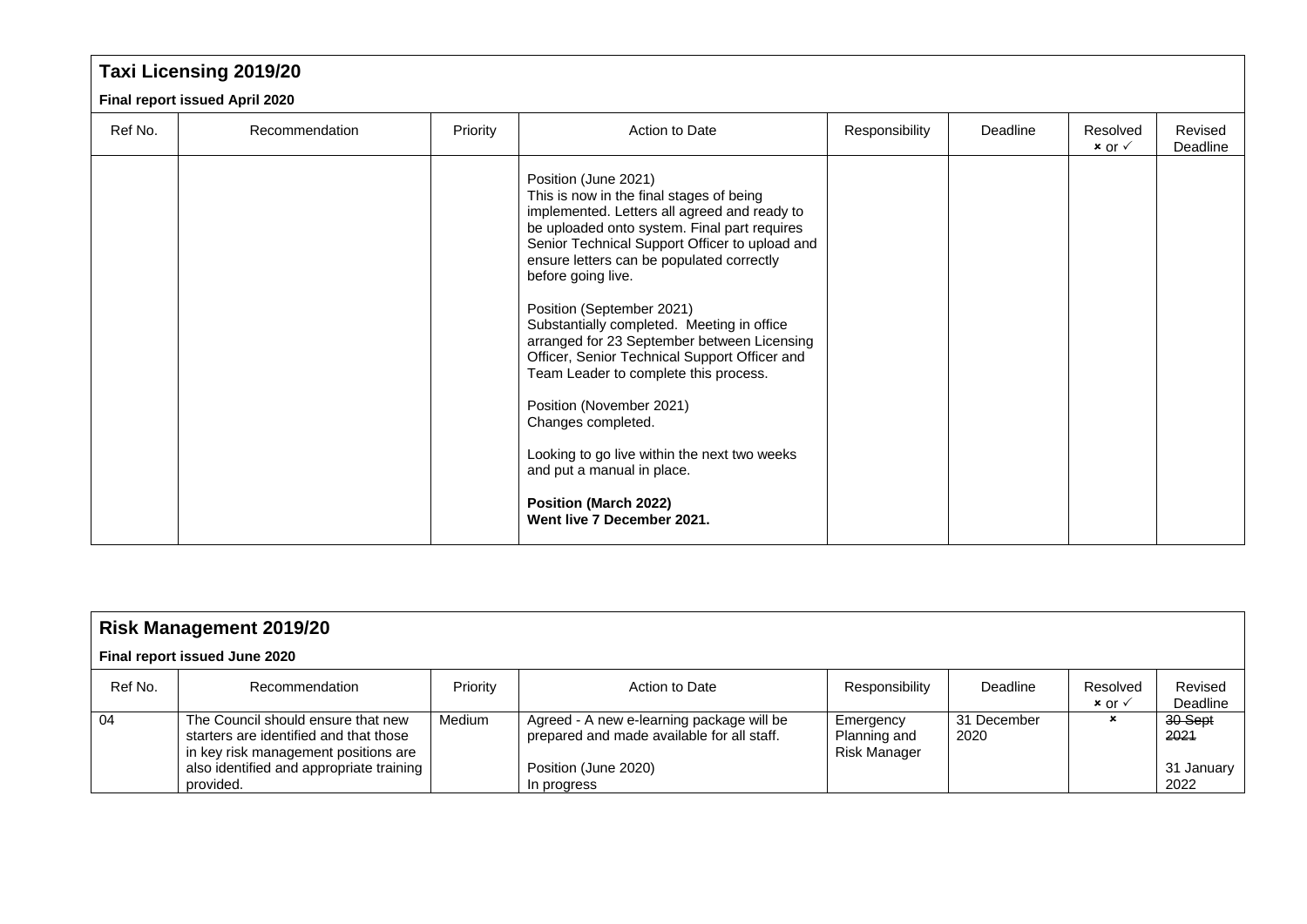|                               | <b>Risk Management 2019/20</b>                                                                            |          |                                                                                                                                                                                                                                                                                                                                                                                                                                                                                                              |                |          |                                 |                     |  |  |  |  |
|-------------------------------|-----------------------------------------------------------------------------------------------------------|----------|--------------------------------------------------------------------------------------------------------------------------------------------------------------------------------------------------------------------------------------------------------------------------------------------------------------------------------------------------------------------------------------------------------------------------------------------------------------------------------------------------------------|----------------|----------|---------------------------------|---------------------|--|--|--|--|
| Final report issued June 2020 |                                                                                                           |          |                                                                                                                                                                                                                                                                                                                                                                                                                                                                                                              |                |          |                                 |                     |  |  |  |  |
| Ref No.                       | Recommendation                                                                                            | Priority | Action to Date                                                                                                                                                                                                                                                                                                                                                                                                                                                                                               | Responsibility | Deadline | Resolved<br>$x$ or $\checkmark$ | Revised<br>Deadline |  |  |  |  |
|                               | Refresher risk management training<br>should be provided on an annual<br>basis to those in key positions. |          | Position (September 2020)<br>In progress.<br>Position (October 2020)<br>No update provided.<br>Position (March 2021)<br>No update provided.<br>Position (June 2021)<br>A new e-learning package is being drafted and<br>should be available by September 2021.<br>Position (September 2021)<br>No update provided.<br>Position (November 2021)<br>E-Learning package will go live in January<br>2022 and will be a mandatory course for all<br>staff.<br><b>Position (March 2022)</b><br>No update received. |                |          |                                 |                     |  |  |  |  |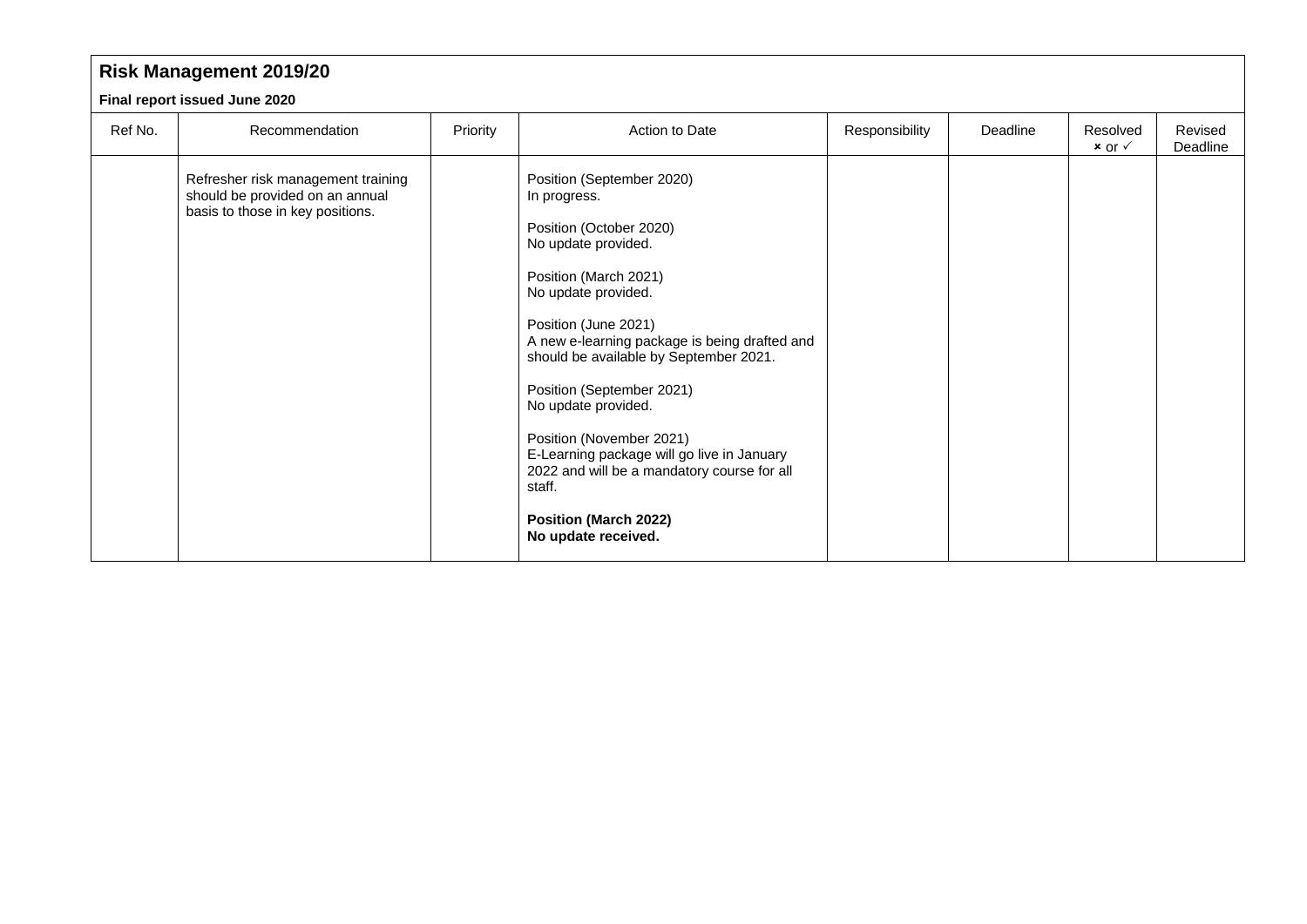# **Appendix 5**

## **Outstanding Recommendations from the 2020/21 Audit Plan**

|                                  | Garage Income 2020/21                                                                                                                      |               |                                                                                                                                                                                                                                                                                                                                                                                                                                               |                                        |             |                                 |                                                     |  |  |  |  |
|----------------------------------|--------------------------------------------------------------------------------------------------------------------------------------------|---------------|-----------------------------------------------------------------------------------------------------------------------------------------------------------------------------------------------------------------------------------------------------------------------------------------------------------------------------------------------------------------------------------------------------------------------------------------------|----------------------------------------|-------------|---------------------------------|-----------------------------------------------------|--|--|--|--|
| Final report issued October 2020 |                                                                                                                                            |               |                                                                                                                                                                                                                                                                                                                                                                                                                                               |                                        |             |                                 |                                                     |  |  |  |  |
| Ref No.                          | Recommendation                                                                                                                             | Priority      | Action to Date                                                                                                                                                                                                                                                                                                                                                                                                                                | Responsibility                         | Deadline    | Resolved<br>$x$ or $\checkmark$ | Revised<br>Deadline                                 |  |  |  |  |
| 01                               | We recommend that the service<br>should have written procedure notes<br>for the raising of invoices to provide<br>clarity and consistency. | <b>Medium</b> | The Property service is in the process of<br>acquiring a new database system. The<br>procedure notes will be completed once the<br>new system is in use.<br>Position (June 2021)<br>Awaiting procurement of new garage rental<br>system – once implemented procedure notes<br>will be completed.<br>Position (September 2021)<br>Awaiting procurement of new garage rental<br>system – once implemented procedure notes<br>will be completed. | Customer<br><b>Services</b><br>Manager | 31 May 2021 | ×                               | 30-Sept<br>2021<br>28 Feb<br>2022<br>31 May<br>2022 |  |  |  |  |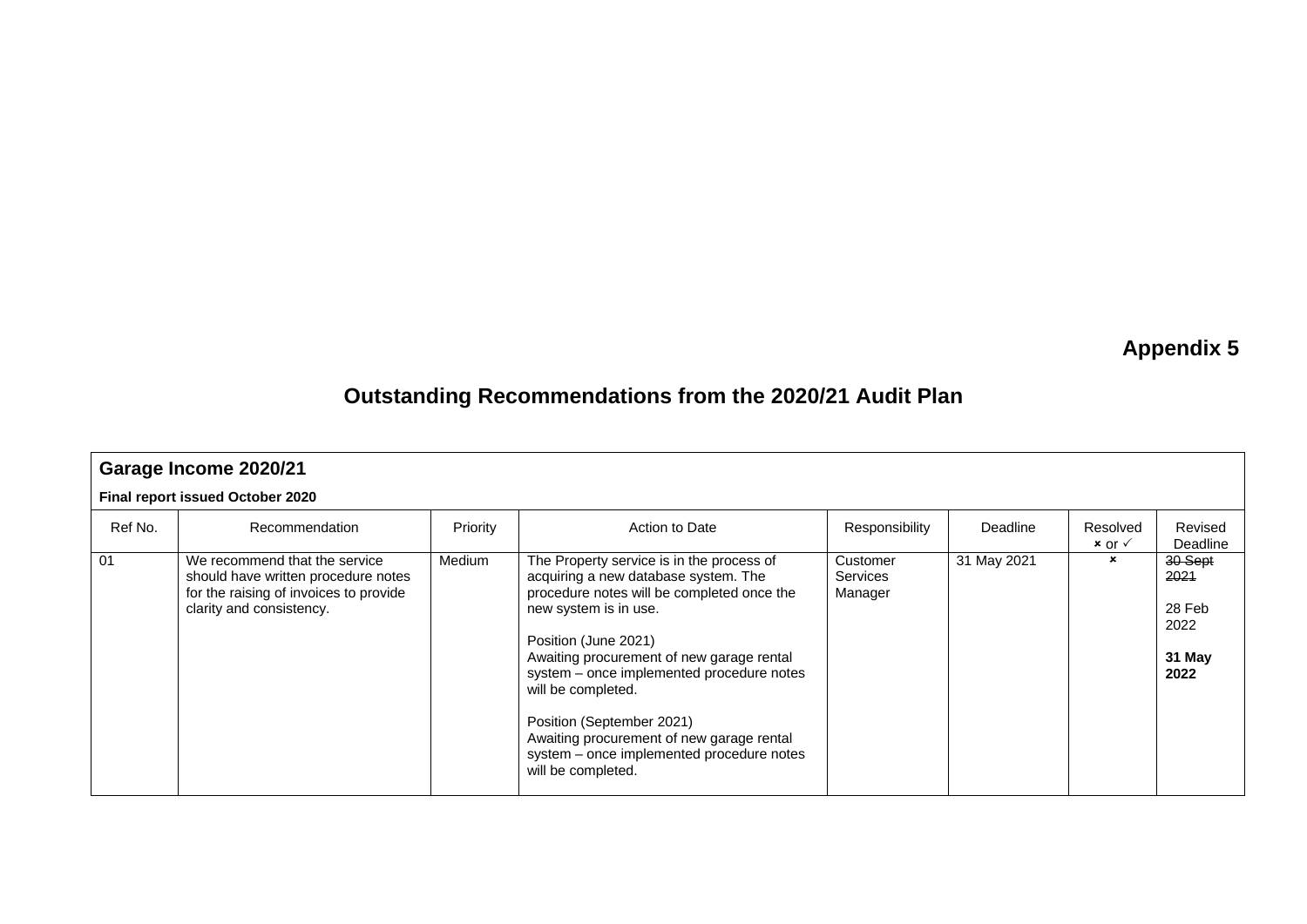#### **Garage Income 2020/21 Final report issued October 2020** Ref No. | Recommendation | Priority | Action to Date | Responsibility | Deadline | Resolved  $x$  or  $\checkmark$ Revised Deadline Position (October 2021) The Customer Services Centre (CSC) manages the council's garage tenancies on behalf of the Property Services Department. Prior to the Garage Income Audit, due to the supplier's (Capita) decision to de-support the garage management system, the council had made the decision to purchase a new Corporate Property System. Any new system will to require a new invoice generation process to be written. It was recommended that once a new system had been procured and implemented that the process for garage invoice generation would be documented by the CSC. Audit Committee Members are advised that following the considerable turnover of staff within Property Services the procurement of a new Property System has not progressed within the expected timescales. However, the Council has recently appointed a permanent Head of Property Services & Major Projects who is actively progressing the work towards the adoption of a new Corporate Property

System, including a garage tenancy

The revised implementation date reflects the timescales in which it is anticipated that key stages for the implementation of the new Corporate Property Management System may be met, and therefore, the CSC would be able to complete the documentation of the garage

**As with progress on the Corporate Property Management System (CPMS), the utilisation** 

management system.

invoice generation process.

**Position (March 2022)**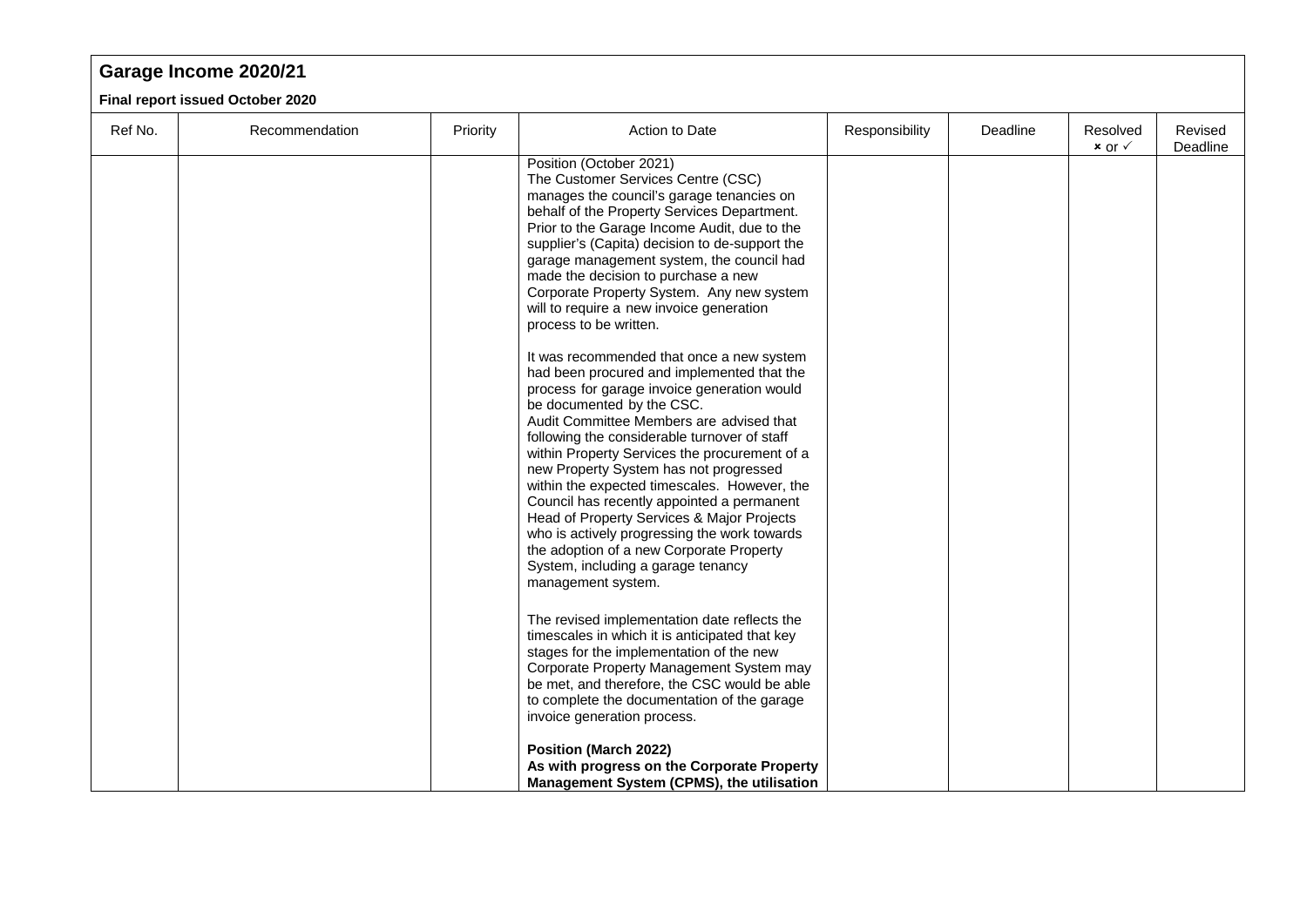|         | Garage Income 2020/21            |          |                                                                                                                                                                                                                                                                                                                                                                                                                                                                                                                                                                                                                                                                                                                                                                                                                              |                |          |                                 |                     |  |  |  |  |  |
|---------|----------------------------------|----------|------------------------------------------------------------------------------------------------------------------------------------------------------------------------------------------------------------------------------------------------------------------------------------------------------------------------------------------------------------------------------------------------------------------------------------------------------------------------------------------------------------------------------------------------------------------------------------------------------------------------------------------------------------------------------------------------------------------------------------------------------------------------------------------------------------------------------|----------------|----------|---------------------------------|---------------------|--|--|--|--|--|
|         | Final report issued October 2020 |          |                                                                                                                                                                                                                                                                                                                                                                                                                                                                                                                                                                                                                                                                                                                                                                                                                              |                |          |                                 |                     |  |  |  |  |  |
| Ref No. | Recommendation                   | Priority | Action to Date                                                                                                                                                                                                                                                                                                                                                                                                                                                                                                                                                                                                                                                                                                                                                                                                               | Responsibility | Deadline | Resolved<br>$x$ or $\checkmark$ | Revised<br>Deadline |  |  |  |  |  |
|         |                                  |          | of the Capita 360 Managed Direct System is<br>in the final testing phase, with the 'go live'<br>date of 1 April 2022.<br>Officers have been 'process mapping' the<br>various activities that support the<br>management and administration of the<br>garage estate. This work will underpin the<br>completion of the recommended Audit<br>action.<br>The existing Capita Housing System, which<br>is used to operate the garages will continue<br>to function in tandem until the CPMS is<br>populated with garage data and will be<br>used as the primary rent accounting<br>system in conjunction with the Capita 360<br>system for rent collection.<br>The preferred supplier for the CPMS will<br>decided within the next fortnight and then<br>work to address and satisfy the Audit<br>recommendation can be concluded. |                |          |                                 |                     |  |  |  |  |  |

| <b>Cyber Security 2020/21</b> |                                                                                                                                               |          |                                                                                                                                                                                                                        |                |               |                                 |                     |  |  |  |
|-------------------------------|-----------------------------------------------------------------------------------------------------------------------------------------------|----------|------------------------------------------------------------------------------------------------------------------------------------------------------------------------------------------------------------------------|----------------|---------------|---------------------------------|---------------------|--|--|--|
|                               | Final report issued March 2021                                                                                                                |          |                                                                                                                                                                                                                        |                |               |                                 |                     |  |  |  |
| Ref No.                       | Recommendation                                                                                                                                | Priority | Action to Date                                                                                                                                                                                                         | Responsibility | Deadline      | Resolved<br>$x$ or $\checkmark$ | Revised<br>Deadline |  |  |  |
| 01                            | Management should ensure that Medium<br>physical network ports are configured<br>the appropriate authentication<br>to<br>control $(802.1X)$ . |          | We have an intrusion detection system in<br>place, which would identify any devices<br>connecting to the network. This is a project we<br>will review and look to implement, assuming<br>budget is available to do so. | Head of ICT    | 31 March 2022 | ×                               |                     |  |  |  |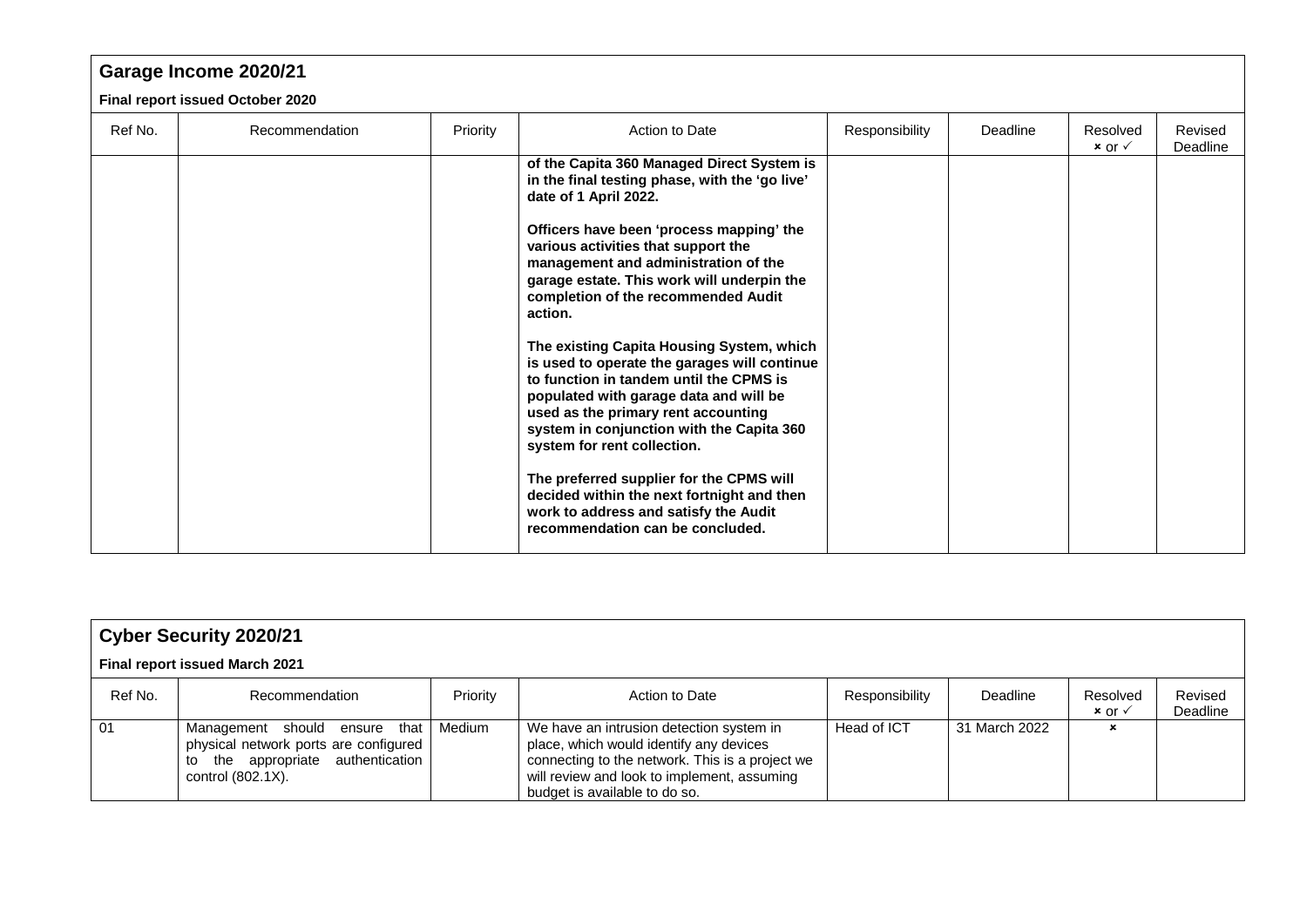| <b>Cyber Security 2020/21</b>  |                                                                                                                                                                                                                                                                             |          |                                                                                                                                                                                                                                                                                                                                                                                                                                                                                                                                                                                                                                                                                                          |                |          |                                 |                     |  |  |  |
|--------------------------------|-----------------------------------------------------------------------------------------------------------------------------------------------------------------------------------------------------------------------------------------------------------------------------|----------|----------------------------------------------------------------------------------------------------------------------------------------------------------------------------------------------------------------------------------------------------------------------------------------------------------------------------------------------------------------------------------------------------------------------------------------------------------------------------------------------------------------------------------------------------------------------------------------------------------------------------------------------------------------------------------------------------------|----------------|----------|---------------------------------|---------------------|--|--|--|
| Final report issued March 2021 |                                                                                                                                                                                                                                                                             |          |                                                                                                                                                                                                                                                                                                                                                                                                                                                                                                                                                                                                                                                                                                          |                |          |                                 |                     |  |  |  |
| Ref No.                        | Recommendation                                                                                                                                                                                                                                                              | Priority | Action to Date                                                                                                                                                                                                                                                                                                                                                                                                                                                                                                                                                                                                                                                                                           | Responsibility | Deadline | Resolved<br>$x$ or $\checkmark$ | Revised<br>Deadline |  |  |  |
|                                | Furthermore, management should<br>establish a network access control to<br>block unknown or unauthorised<br>devices from connecting to the<br>Councils' IT network. This should<br>include restricting the ability to<br>physically connect to the Council's IT<br>network. |          | Position (June 2021)<br>Resources are focussed on the Littlefish<br>transition and implementation. This<br>implementation is not yet due until March<br>2022.<br>Position (September 2021)<br>Resources are focussed on the Littlefish<br>transition and implementation. This<br>implementation is not yet due until March<br>2022.<br>Position (November 2021)<br>As above.<br><b>Position (March 2022)</b><br>Market assessed as to the product options<br>and costs. Products assessed: CISCO and<br>Forescout. Additional budget required in<br>order to go ahead. IT steering group<br>decision. Paper with options and risks for<br>assessment and decision by that board in<br><b>March 2022.</b> |                |          |                                 |                     |  |  |  |

| <b>Main Accounting 2020/21</b> |                                                                                                                                    |          |                                                                                                  |                                                |              |                                 |                         |  |  |  |
|--------------------------------|------------------------------------------------------------------------------------------------------------------------------------|----------|--------------------------------------------------------------------------------------------------|------------------------------------------------|--------------|---------------------------------|-------------------------|--|--|--|
|                                | <b>Final report issued April 2021</b>                                                                                              |          |                                                                                                  |                                                |              |                                 |                         |  |  |  |
| Ref No.                        | Recommendation                                                                                                                     | Priority | Action to Date                                                                                   | Responsibility                                 | Deadline     | Resolved<br>$x$ or $\checkmark$ | Revised<br>Deadline     |  |  |  |
| 03                             | Suspense account balances<br>a)<br>older than one year should be<br>reviewed by senior management<br>to decide whether any amounts | Medium   | We will put a write off process in place for older<br>suspense balances.<br>Position (June 2021) | Finance<br>Manager and<br>Assistant<br>Finance | October 2021 |                                 | -30<br>November<br>2021 |  |  |  |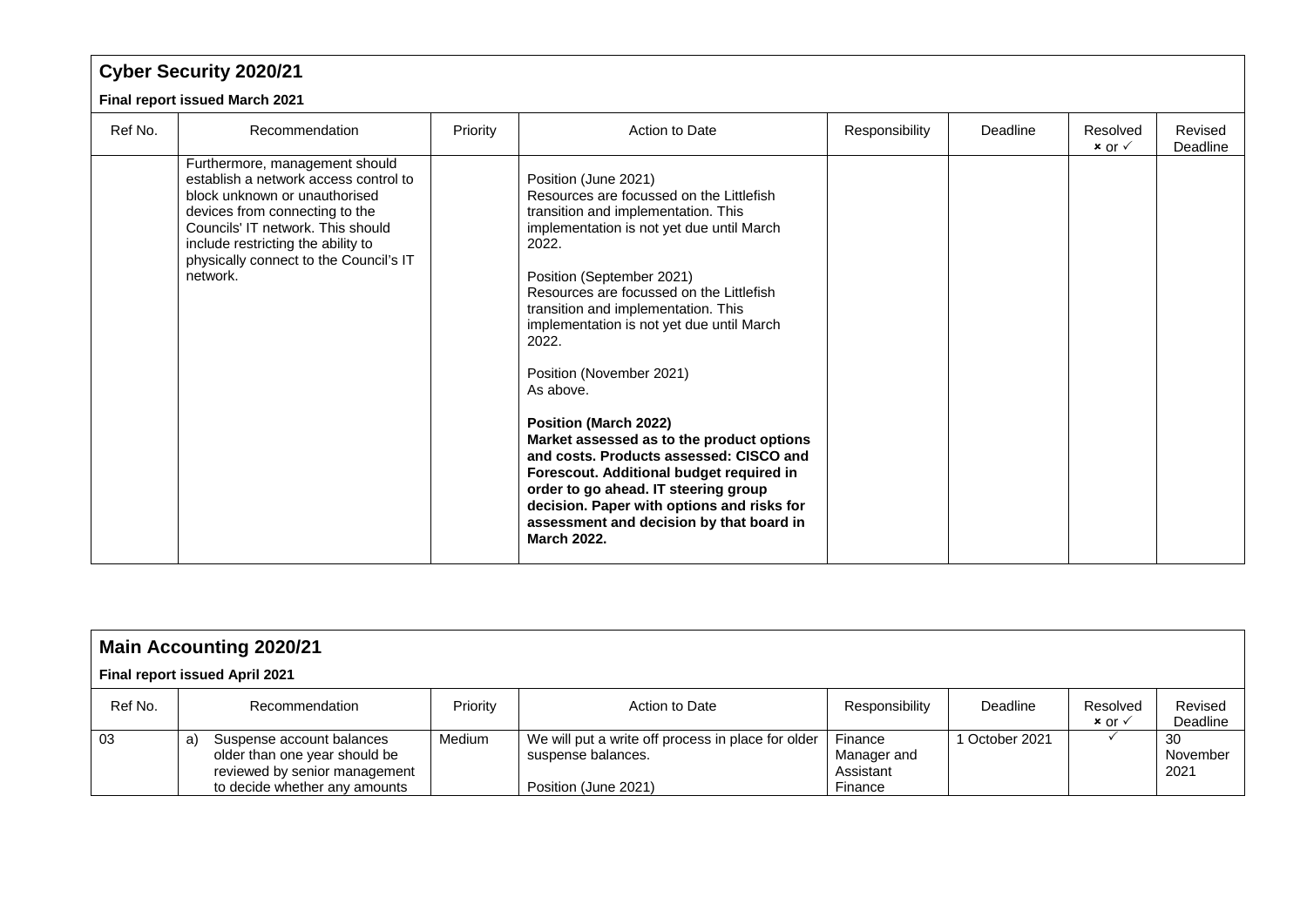### **Main Accounting 2020/21**

#### **Final report issued April 2021**

| Ref No. | Recommendation          | Priority | Action to Date                                                                                                                                                                                                                                                                                                                                                                                                                                                                                                                                                                                                                                                                                                                                                                                                                                                                                                                                                                                                                                                                                                       | Responsibility | Deadline | Resolved<br>$x$ or $\checkmark$ | Revised<br>Deadline |
|---------|-------------------------|----------|----------------------------------------------------------------------------------------------------------------------------------------------------------------------------------------------------------------------------------------------------------------------------------------------------------------------------------------------------------------------------------------------------------------------------------------------------------------------------------------------------------------------------------------------------------------------------------------------------------------------------------------------------------------------------------------------------------------------------------------------------------------------------------------------------------------------------------------------------------------------------------------------------------------------------------------------------------------------------------------------------------------------------------------------------------------------------------------------------------------------|----------------|----------|---------------------------------|---------------------|
|         | need to be written off. |          | Write off process meeting scheduled for<br>30/06/21 to put finalise procedures.<br>Position (September 2021)<br>We agreed to write-off older suspense items as<br>part of the main audit.<br>Much work was done to match suspense within<br>efin. A list for write-off was established<br>however it came apparent that the suspense<br>account matching screen in efin has issues.<br>Issues which don't give us enough confidence<br>in writing-off using that screen/frame as a<br>basis.<br>It has been logged with the vendor when it was<br>identified as an issue and we seek advice from<br>them as to a fix for that screen/frame or an<br>alternative solution.<br>I have chased them and hope it is resolved<br>soon. I will update when I have a resolution.<br>Position (November 2021)<br>We have in Finance agreed that the best<br>approach is to write off suspense balances as<br>at year end 2020/21. This will be done before<br>the end of November 2021.<br><b>Position (March 2022)</b><br>We have posted suspense write-offs for<br>WBC and going forward, write-offs will now<br>be period. | Manager        |          |                                 |                     |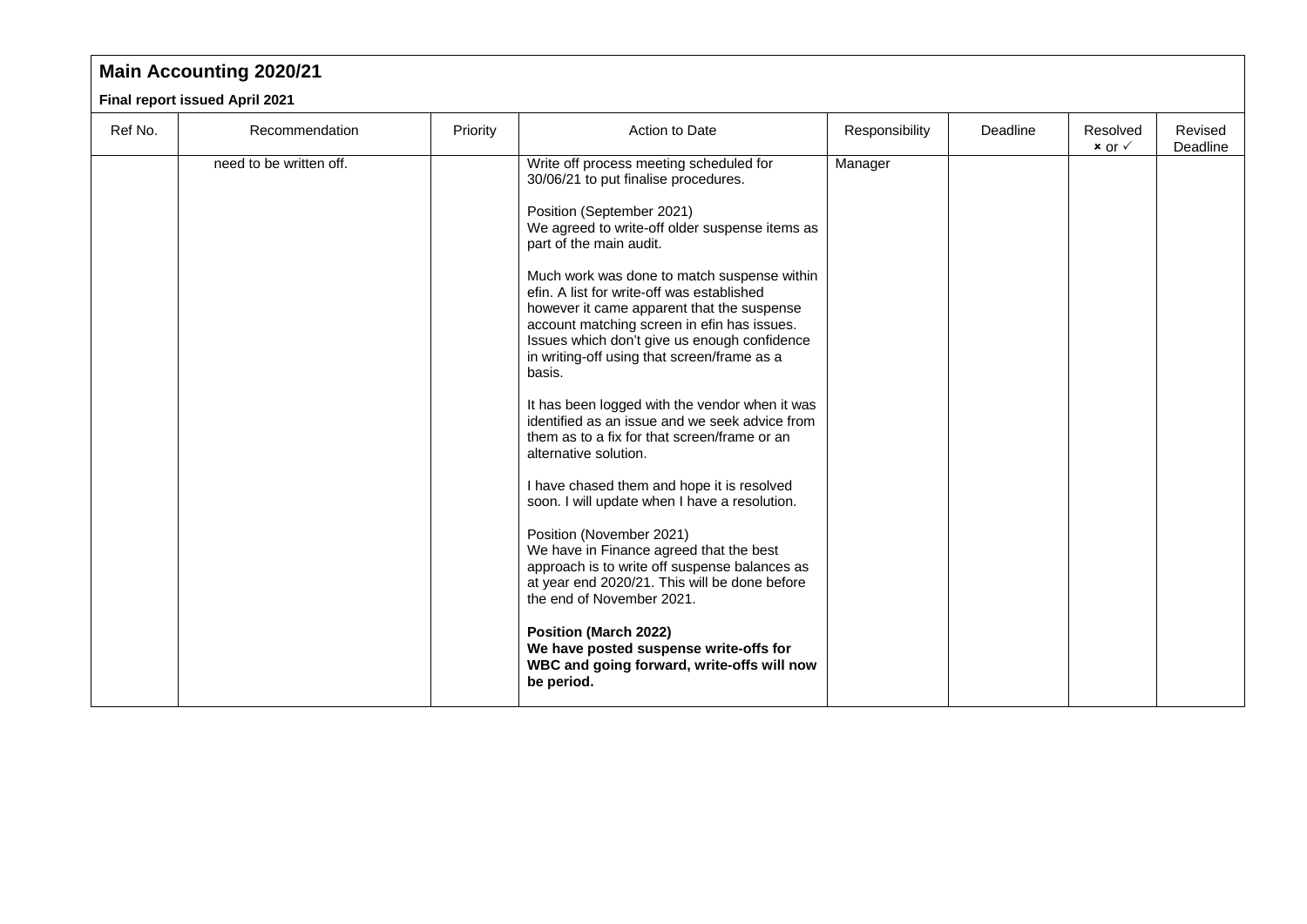### **Council Tax 2020/21**

#### **Final report issued June 2021**

| Ref No. | Recommendation                                                                                                                                                                                                                                                                                                                                                                                                                                                        | Priority | Action to Date                                                                                                                                                                                                                                                                                                                                                                                                                                                                                                                                                                                                                                                                                                                                                                                                                                                                                                                                                                                                             | Responsibility                                                      | Deadline             | Resolved<br>$x$ or $\checkmark$ | Revised<br>Deadline    |
|---------|-----------------------------------------------------------------------------------------------------------------------------------------------------------------------------------------------------------------------------------------------------------------------------------------------------------------------------------------------------------------------------------------------------------------------------------------------------------------------|----------|----------------------------------------------------------------------------------------------------------------------------------------------------------------------------------------------------------------------------------------------------------------------------------------------------------------------------------------------------------------------------------------------------------------------------------------------------------------------------------------------------------------------------------------------------------------------------------------------------------------------------------------------------------------------------------------------------------------------------------------------------------------------------------------------------------------------------------------------------------------------------------------------------------------------------------------------------------------------------------------------------------------------------|---------------------------------------------------------------------|----------------------|---------------------------------|------------------------|
| 01      | We recommend that Revenues<br>Officers be reminded to enter review<br>dates for discounts and exemptions<br>on the Academy system. The nature<br>of the review should be determined on<br>a case-by-case basis.<br>The service should check that reviews<br>have been undertaken by the review<br>date noted in the system where<br>required. Where there is a valid<br>reason for not undertaking a review,<br>this should be noted, and the review<br>date updated. | Medium   | Position (July 2021)<br>We will check all accounts with a discount or<br>exemption, regardless of the type, and check<br>they all have review dates and will enter a<br>review date where one is missing.<br>Position (September 2021)<br>On-going. We are currently reviewing all<br>accounts with a Single Persons Discount.<br>Once this discount review is complete, we will<br>move on to another discount.<br>Position (November 2021)<br>The Revenues Team are currently reviewing<br>all accounts with a Single Person's Discount in<br>place as this is the discount awarded the most.<br>We will then move on to review the other<br>discounts where a review date has been<br>reached. We are also working on a schedule of<br>reviews over the course of a calendar year.<br><b>Position (March 2022)</b><br>Going forward we will be running a script<br>once a week which will identify any<br>accounts where a review date has not be<br>set so that one can be added. This will<br>ensure none are missed. | <b>Billing Team</b><br>Leader and<br>Interim<br>Revenues<br>Manager | 30 September<br>2021 |                                 | 31<br>December<br>2021 |

| <b>Debtors 2020/21</b>        |                                |          |                      |                |              |                           |                     |  |  |
|-------------------------------|--------------------------------|----------|----------------------|----------------|--------------|---------------------------|---------------------|--|--|
| Final report issued June 2021 |                                |          |                      |                |              |                           |                     |  |  |
| Ref No.                       | Recommendation                 | Priority | Action to Date       | Responsibility | Deadline     | Resolved<br>$x$ or $\vee$ | Revised<br>Deadline |  |  |
| 02                            | We recommend that the proposed | Medium   | Position (July 2021) | Recovery Team  | 31 July 2021 |                           | 31 October          |  |  |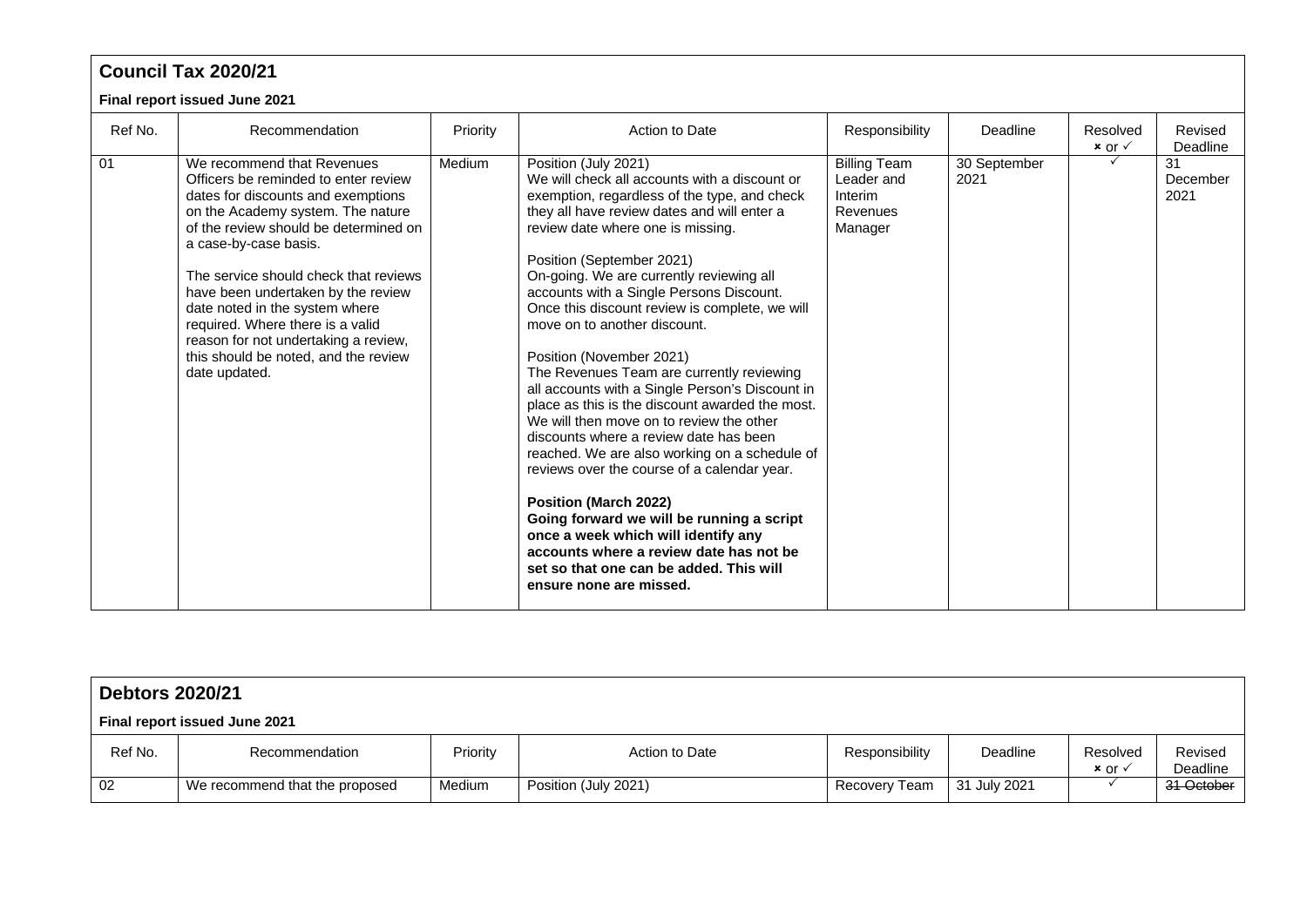| <b>Debtors 2020/21</b>        |                                                                                                                                              |          |                                                                                                                                                                                                                                                                                                                                                                                                                                                                                                             |                                                                 |                |                                 |                                              |  |  |
|-------------------------------|----------------------------------------------------------------------------------------------------------------------------------------------|----------|-------------------------------------------------------------------------------------------------------------------------------------------------------------------------------------------------------------------------------------------------------------------------------------------------------------------------------------------------------------------------------------------------------------------------------------------------------------------------------------------------------------|-----------------------------------------------------------------|----------------|---------------------------------|----------------------------------------------|--|--|
| Final report issued June 2021 |                                                                                                                                              |          |                                                                                                                                                                                                                                                                                                                                                                                                                                                                                                             |                                                                 |                |                                 |                                              |  |  |
| Ref No.                       | Recommendation                                                                                                                               | Priority | Action to Date                                                                                                                                                                                                                                                                                                                                                                                                                                                                                              | Responsibility                                                  | Deadline       | Resolved<br>$x$ or $\checkmark$ | Revised<br>Deadline                          |  |  |
|                               | write-offs are authorised and cleared<br>from the system.                                                                                    |          | An exercise is underway to clear any<br>outstanding debts with a pending write-off code<br>which will clear any that are outstanding.<br>Position (September 2021)<br>Underway for all debtor types.<br>Position (November 2021)<br>This work is ongoing for Council Tax and<br>Housing Benefit Overpayments but complete<br>for Sundry Debts.<br><b>Position (March 2022)</b><br>S/Debt write-offs have been prepared and<br>are waiting sign off.                                                         | Leader and<br>Revenues<br>Manager.                              |                |                                 | 2021<br>31<br>December<br>2021               |  |  |
| 03                            | Consideration should be given to an<br>annual review of debtor accounts to<br>identify duplicate or dormant for<br>deletion or deactivation. | Low      | Position (July 2021)<br>We will speak to Finance about the best way of<br>doing this.<br>Position (September 2021)<br>A complete review of the entire Sundry Debtor<br>service has recently been commenced and this<br>will be included as part of the review.<br>Position (November 2021)<br>This work is about to start now that the write-<br>off work for Sundry Debts is complete. The<br>whole review of Sundry Debts is still in<br>progress.<br><b>Position (March 2022)</b><br>No update received. | Recovery Team<br>Leader,<br>Revenues<br>Manager and<br>Finance. | 31 August 2021 | $\pmb{\times}$                  | 31 October<br>2021<br>31<br>December<br>2021 |  |  |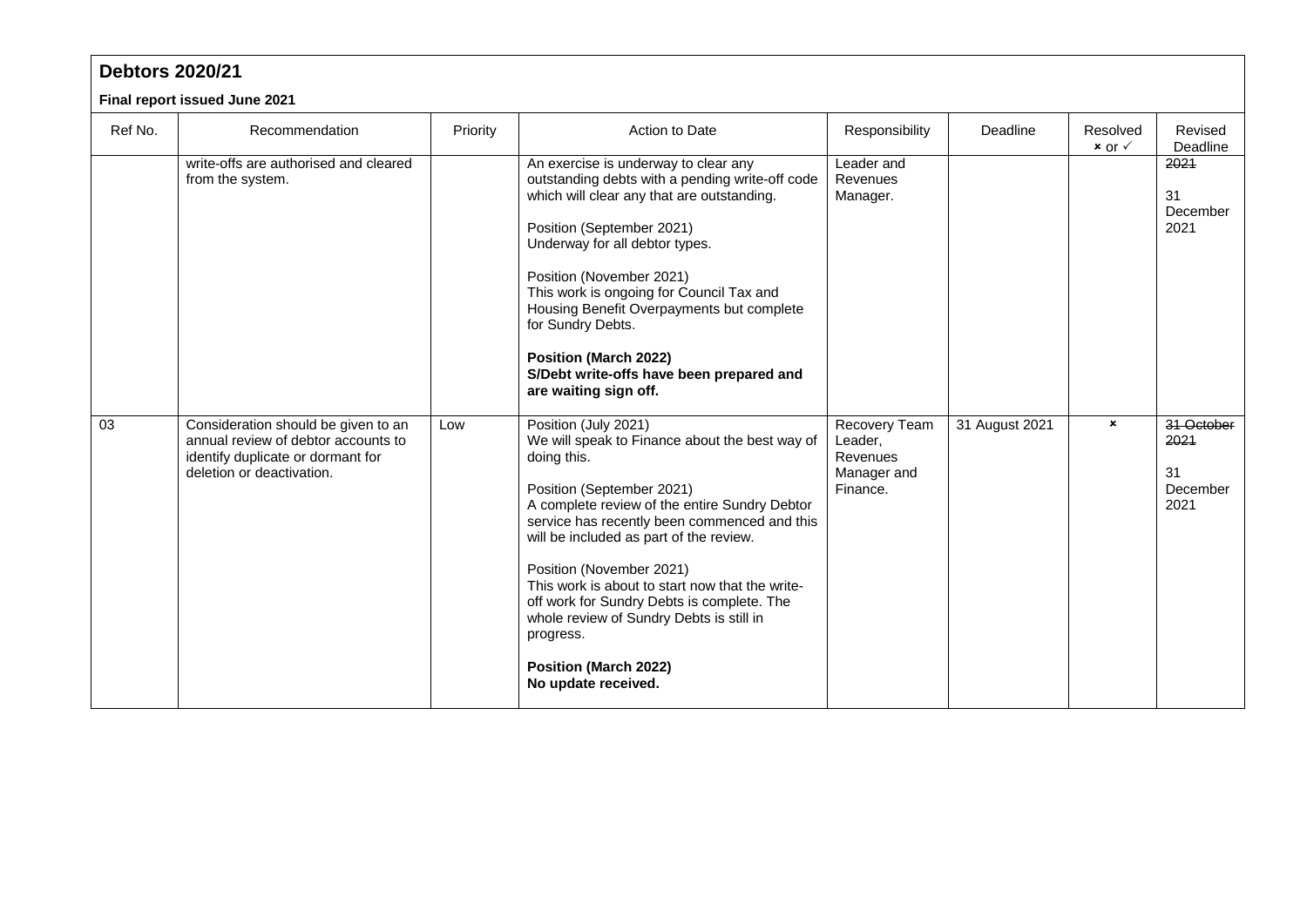| FOI 2020/21                       |                                                                                                                                                                                                                                                                                                                                                                                                                                                     |          |                                                                                                                                                                                                                |                                  |                     |                                 |                     |  |
|-----------------------------------|-----------------------------------------------------------------------------------------------------------------------------------------------------------------------------------------------------------------------------------------------------------------------------------------------------------------------------------------------------------------------------------------------------------------------------------------------------|----------|----------------------------------------------------------------------------------------------------------------------------------------------------------------------------------------------------------------|----------------------------------|---------------------|---------------------------------|---------------------|--|
| Final report issued November 2021 |                                                                                                                                                                                                                                                                                                                                                                                                                                                     |          |                                                                                                                                                                                                                |                                  |                     |                                 |                     |  |
| Ref No.                           | Recommendation                                                                                                                                                                                                                                                                                                                                                                                                                                      | Priority | Action to Date                                                                                                                                                                                                 | Responsibility                   | Deadline            | Resolved<br>$x$ or $\checkmark$ | Revised<br>Deadline |  |
| $\overline{01}$                   | We recommend an FOI Policy should<br>be developed and thereafter<br>published on the website to provide<br>stakeholders with the details of<br>internal processes and service<br>standards in place to facilitate timely<br>access to the information held by the<br>Council.                                                                                                                                                                       | Medium   | Position (November 2021)<br>Agreed<br><b>Position (March 2022)</b><br>Policy produced and published.                                                                                                           | DPO and<br>Resilience<br>Manager | 31 January 2022     |                                 |                     |  |
| $\overline{02}$                   | We recommend the Council should<br>aim to recover reasonable costs (i.e.,<br>staff time at the flat rate of £25 per<br>person, per hour) when carrying out<br>permitted activities for complex or<br>onerous information requests in<br>future.<br>In addition, the proposed FOI Policy<br>or the existing FOI web page should<br>provide stakeholders with<br>comprehensive information relating to<br>the charging of a fee.                      | Medium   | Position (November 2021)<br>Agreed and will be included in the policy.<br><b>Position (March 2022)</b><br>Charging is only allowed in exceptional<br>circumstances and reference is included in<br>the policy. | DPO and<br>Resilience<br>Manager | 31 January 2022     | $\checkmark$                    |                     |  |
| 03                                | We recommend that the planned<br>changes to the FOI Log should<br>incorporate additional fields to record<br>the lifecycle of information requests<br>from receipt to final response, such<br>as:<br>reminders (i.e., date and<br>$\bullet$<br>recipient)<br>escalation (i.e., date and action)<br>fees and charging (i.e.,<br>$\bullet$<br>estimate, invoice, and recovery)<br>reason for delays,<br>internal reviews (i.e., date and<br>outcome). | Low      | Position (November 2021)<br>Agreed<br><b>Position (March 2022)</b><br>Log has been updated to include the<br>additional fields.                                                                                | DPO and<br>Resilience<br>Manager | 31 December<br>2021 | $\checkmark$                    |                     |  |